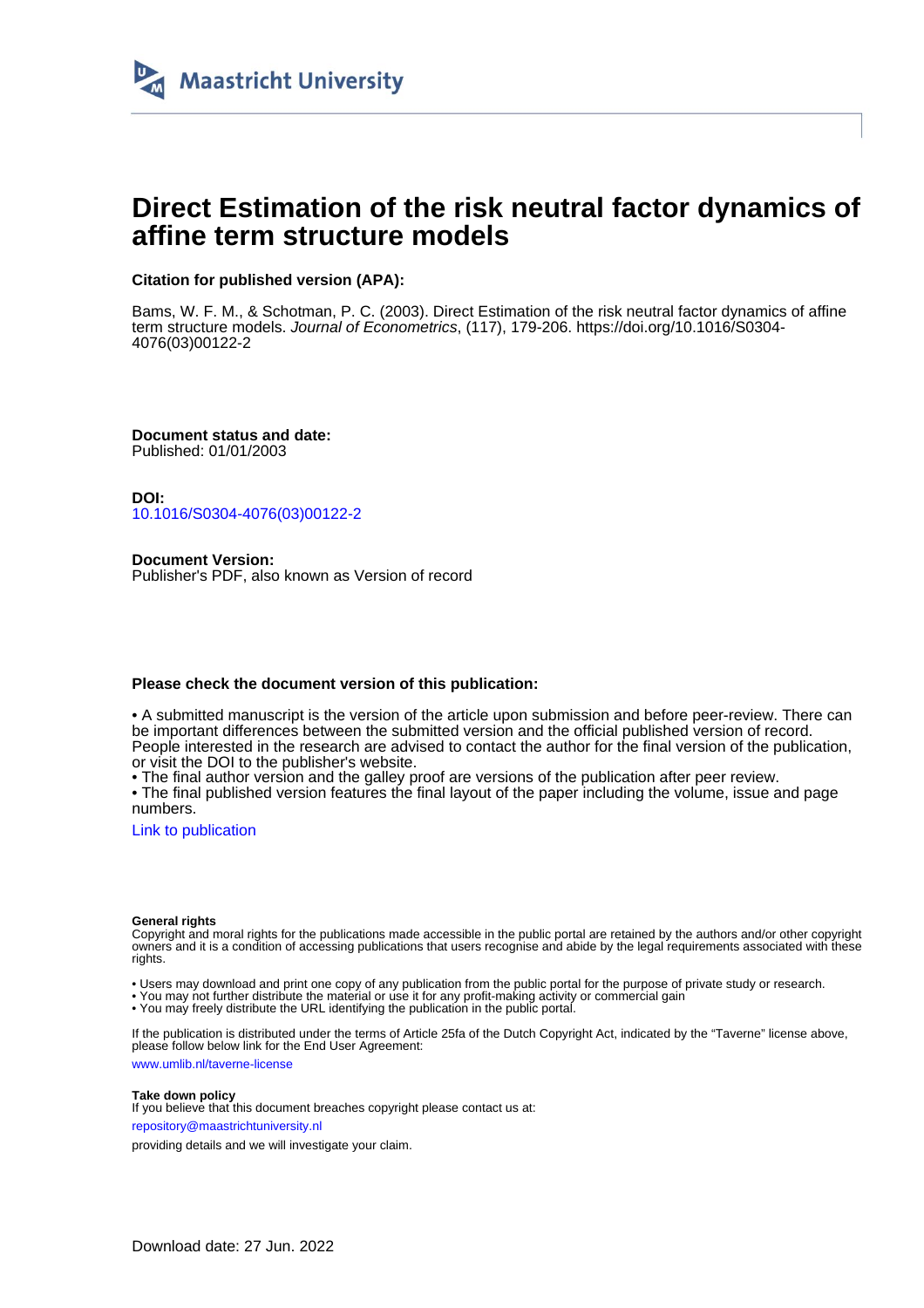

Available online at www sciencedirect com



**JOURNAL OF** Econometrics

Journal of Econometrics 117 (2003) 179 – 206

www.elsevier.com/locate/econbase

# Direct estimation of the risk neutral factor dynamics of Gaussian term structure models

Dennis Bams<sup>a, b</sup>, Peter C. Schotman<sup>a, c,∗</sup>

<sup>a</sup>*Limburg Institute of Financial Economics, University of Maastricht, P.O. Box 616, Maastricht 6200 MD, Netherlands* <sup>b</sup>*ING-Corporate Reinsurance, P.O. Box 810, 1000 AV Amsterdam, Netherlands* <sup>c</sup>*Center for Economic Policy Research (CEPR), London, UK*

Accepted 6 February 2003

#### Abstract

This paper proposes panel data tests of Gaussian affine term structure models. Yield curve data for different moments in time are pooled with the factors treated as fixed effects. With fixed effects the time series properties of the price of risk can be ignored. Results of tests with US interest rate data show that the Gaussian model is able to capture the cross sectional structure of yields as well as unrestricted factor loadings from principal components analysis. However, estimates of the mean reversion parameters in a 3-factor model differ significantly when the model is estimated from yield levels or forward differences, which is inconsistent with the Gaussian model.

c 2003 Elsevier B.V. All rights reserved.

JEL classification: G13; C33

Keywords: Affine models; Panel data; Term structure of interest rates; Risk neutral valuation; Principal components analysis

# 1. Introduction

Models of the term structure of interest rates derive the shape and movements of the yield curve from assumptions about the dynamics of some underlying factors and the price of the [risk](mailto:p.schotman@berfin.unimaas.nl) [associated](mailto:p.schotman@berfin.unimaas.nl) [with](mailto:p.schotman@berfin.unimaas.nl) [each](mailto:p.schotman@berfin.unimaas.nl) factor. Together these assumptions define the risk adjusted (or risk neutral) dynamics of the factors, which is the central object of

<sup>∗</sup> Corresponding author. LIFE, University of Maastricht, P.O. Box 616, 6200 MD Maastricht, Netherlands. Fax: +31-43-388-4875.

*E-mail address:* p.schotman@berfin.unimaas.nl (P.C. Schotman).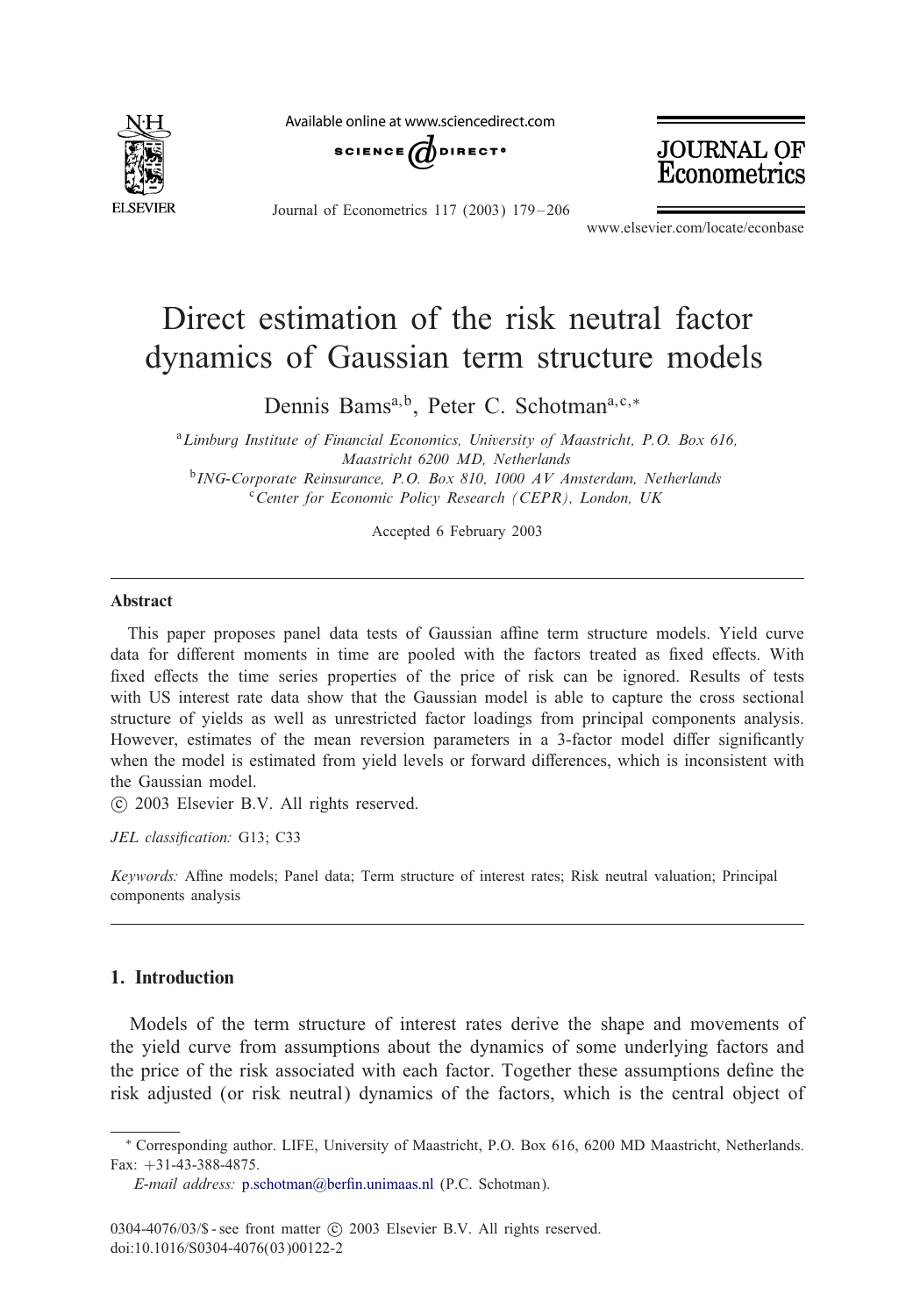interest in applications to interest rate derivatives. A limited number of underlying state variables are assumed to account for the behavior of interest rates of many different maturities. The purpose of this paper is to estimate the dynamic specification of the risk neutral factor process associated with a Gaussian term structure model from a panel of observed term structures without using the actual time series dynamics of the factors, and to test the restrictions of the Gaussian model.

The Gaussian model is a member of the affine class. The affine class has become popular because it is a flexible multifactor model that offers tractabilit[y both in deriva](#page-28-0)tive pricing and for parameter estimation.<sup>1</sup> The actual factor dynamics of the Gaussian model is a multivariate diffusion with affine drift and constant variance. If in addition the price of risk is constant, it turns out that yields on discount bonds of all maturities are affine functions of the factors, with time invariant intercepts and factor loadings. The single fa[ctor](#page-27-0) [version](#page-27-0) [of](#page-27-0) [the](#page-27-0) [Gaussian](#page-27-0) [m](#page-27-0)odel is the well known Vasicek (1977) model.

Both assumptions of the Gaussian model are at odds with the data. First, the literature on interest rate dynamics has found stylized facts like nonlinear [drift, regime](#page-27-0) [switching a](#page-27-0)nd complicated volatility processes.<sup>2</sup> Second, term premia show substantial time variation.<sup>3</sup> These findings lend little empirical support to the Gaussian and other affine models. Dai and Singleton  $(2000, DS)$  reject three-factor specifications within a general framework. Other empiric[al tests are usu](#page-27-0)ally [concerned with](#page-27-0) special cases of the models of DS, and therefore sub[ject to the same](#page-27-0) empirical problems. <sup>4</sup> Ghysels and Ng (1998) reject the model in a semiparametric analysis w[ith observed factors.](#page-27-0)

T[hese tests are jo](#page-27-0)int tests of the actual time series process and the model for risk prices. The empirical evidence only rejects the s[ubclass of wha](#page-27-0)t Duffee  $(2002)$  has labelled *completely* affine models. Duffee (2002) and Duarte (2000) propose different specifications for the price of risk. Duffee  $(2002)$  shows that much variation in risk prices is possible without creating arbitrage opportunities. Dai and Singleton (2002) and Duffee  $(2002)$  show that Gaussian models with this type of time varying risk premia have much better empirical properties. In Duarte (2000) the drift function of the factors under the actual probability measure is no longer required to be affine. But factor processes under the risk neutral probability measure remain affine, so that tractability is maintained. With time varying risk prices the relation between the time series properties of interest rates and the various possible shapes of the yield curve becomes much looser.

Misspecification of the ti[me series part of the m](#page-27-0)odel could lead to rejections, even though the cros[s sectional impl](#page-27-0)[ications are valid. Our](#page-26-0) ap[proach focuses on](#page-28-0) the cross sectional [implications](#page-26-0)[o](#page-26-0)[f](#page-28-0) [the](#page-27-0)[model.](#page-27-0) [To](#page-27-0)[a](#page-27-0)[void](#page-26-0) [making](#page-28-0)[any](#page-28-0) assumptions on the actual time s[eries propertie](#page-27-0)s o[f the factors, we trea](#page-27-0)t them as fixed effects, i.e. as parameters to

<sup>&</sup>lt;sup>1</sup> See Duffie and Kan (1996) and [Frachot and](#page-27-0) Lesne (1993) [for a detailed](#page-26-0) theoretical analysis.

<sup>&</sup>lt;sup>2</sup> See for example Chan et al. (1992), Andersen and Lund (1997), and Koedijk et al. (1997) for volatility dynamics. Aït-Sahalia (1996), Conley et al. (1997) and Stanton (1997) provide evidence for nonlinear dynamics. See for example Hamilton (1988) and Ang and Bekaert (2002) for regime switching.

<sup>&</sup>lt;sup>3</sup> See Fama (1984a,b) and Fama and Bliss (1987) for the early empirical evidence on time varying risk premia. See Campbell et al. (1997, chapter 10) for a survey.

<sup>4</sup> See the references in DS, e.g., Chen (1996) and Balduzzi et al. (1996).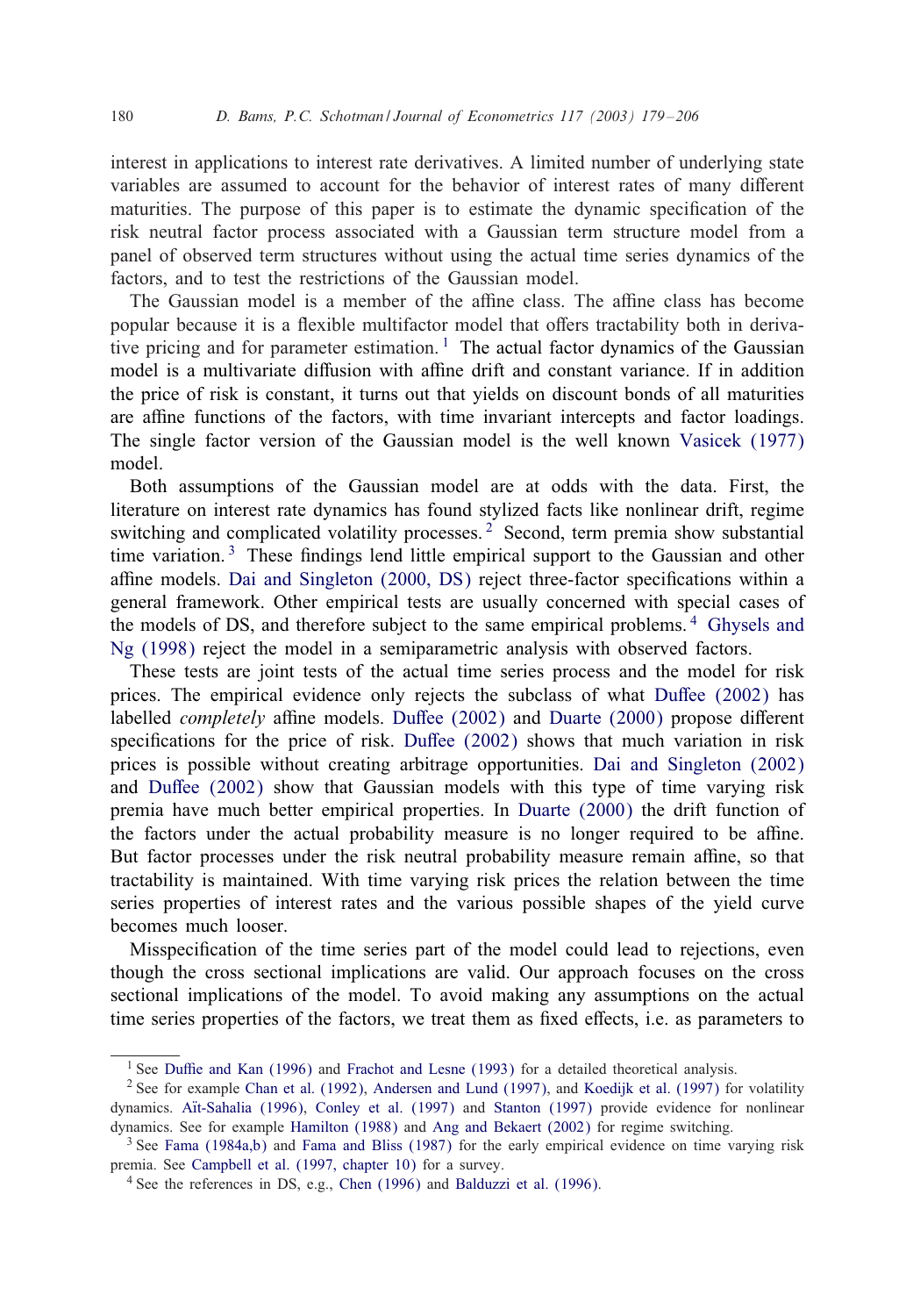be estimated. To do so, we use a complete panel of interest rates with many different maturities.

Our estimation approach differs from earlier studies that have tested term structure models using cross sectional data.<sup>5</sup> These papers consider single factor models, for which the structural parameters are re-estimated every time period using the bond prices at that moment. In this paper we pool yield curves in a panel, keeping the structural parameters constant over time.

Our fixed effects model also contrasts with other panel data studies of affine term structure models.<sup>6</sup> In these studies the cross sectional yield curve model is estimated [jo](#page-4-0)intly witha time series process for the factors. Since we do not make any assumption on the time series properties of the risk prices, any misspecification in the fixed effects model will be present a fortiori in models that combine time series and cross sectional information.

In the remainder of this introduction we provide an outline of the paper. Section 2 reviews the Gaussian term structure model. The risk neutral dynamics are most relevant in applications to derivative pricing. Rather than modeling the levels of the yield curve, these applications emphasize models of the yield curve relative to last period's term structure. Let  $Y_t(\tau)$  be the yield on a zero-coupon bond with maturity  $\tau$ , and  $\tilde{Y}_t(\tau) = Y_t(\tau) - F_{t-1}(\tau)$  the yield in deviation from last period's forward rate. The Gaussian model implies that the k-vectors of factor loadings  $(b(\tau), \tilde{b}(\tau))$  in

$$
Y_t(\tau) = a(\tau) + b(\tau)'z_t + v_t(\tau), \qquad (1)
$$

$$
\tilde{Y}_t(\tau) = \tilde{a}(\tau) + \tilde{b}(\tau)' \tilde{z}_t + \tilde{v}_t(\tau),
$$
\n(2)

are identical, although the factors  $(z_t, \tilde{z}_t)$ , intercepts  $(a(\tau), \tilde{a}(\tau))$  and measurement errors  $(v_t(\tau), \tilde{v}_t(\tau))$  are different for the two specifications. Since levels and deviations from forward rates emphasize very different moments of the data, the implied equality of the factor loadings suggests a powerful test of the Gaussian model.

The [t](#page-6-0)est [i](#page-6-0)s performed in two stages. First, we consider  $(1)$  on its own. Using N maturities we estimate the Gaussian function  $b(\tau)$  together with an unrestricted alternative **B**, treating the factors  $z_t$  as fixed effects. The first stage test examines how well  $b(\tau)$  fits **B**. We repeat this procedure f[or \(2\) to obtain a Gaussian](#page-28-0) function  $\overline{b}(\tau)$  and unrestricted **B**. In the second stage we test the equality  $b(\tau) = \tilde{b}(\tau)$ .

Section 3 discusses the econometric specification. Since our tests are about the cross sectional structure of the model, we prefer a fairly large N. An important part of the specification are the properties of the error terms in a no-arbitrage model that is supposed to be exa[ct. We assume, as in](#page-27-0) J[acquier and Jarrow \(2000\), that the errors are](#page-27-0) [small](#page-27-0) and [uncorrelated with](#page-28-0) the factors. We leave the errors unspecified otherwise. We prefer this optio[n](#page-27-0) [over](#page-27-0) [the](#page-27-0) [alternatives of a tight parametric structure or the introduction](#page-27-0) [of](#page-27-0) [a](#page-27-0) [large](#page-27-0) [n](#page-27-0)[umber](#page-26-0) [of](#page-26-0) [nuisance](#page-26-0) [para](#page-26-0)meters.

<sup>5</sup> See, among others, Brown and Dybvig (1986), Brown and Schaefer (1994), DeMunnik and Schotman (1994), and Sercu and Wu (1997).

<sup>6</sup> See for example Chen and Scott (1993), Gibbons and Ramaswamy (1993), DeJong (2000), Geyer and Pichler (1999), Babbs and Nowman (1999), Duan and Simonato (1999), Gong and Remolona (1996).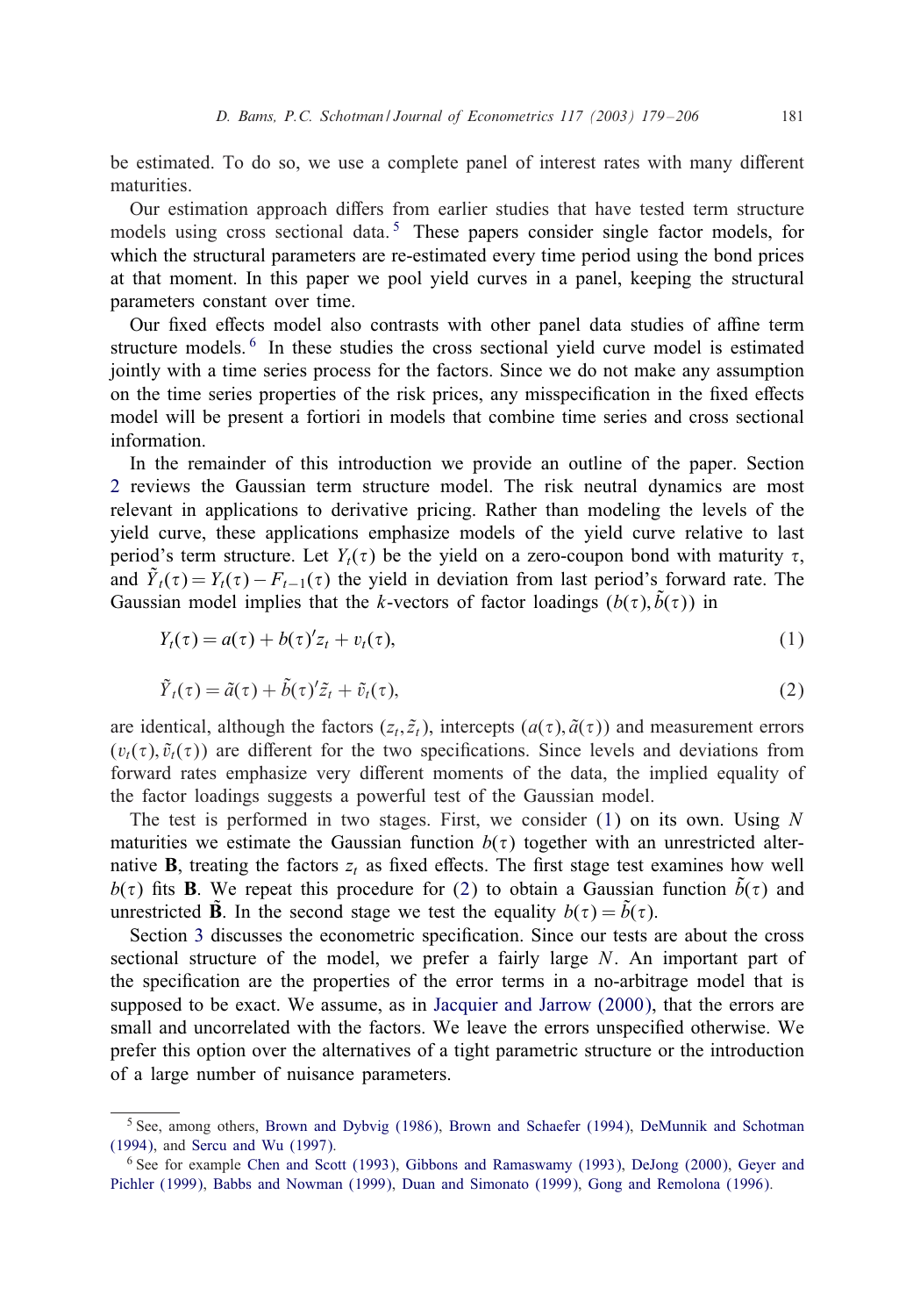<span id="page-4-0"></span>To perform the second stage test, Section 4 follows ideas proposed by Driscoll and Kraay [\(](#page-10-0)1998) in the spatial econometrics literature. Their method delivers a  $\sqrt{T}$ consistent estimate of the asymptotic covariance matrix of the structural parameters in the function  $b(\tau)$  that is robust against both time series and cross sectional correlation and heteroskedasticity, with[ou](#page-12-0)t requiring an estimate of the complete  $(N \times N)$  cross sectional covariance matrix.

Section 5 considers the unrestricted alternati[ve](#page-15-0)s  $\bf{B}$  and  $\bf{B}$ . We explain that in the fixed effects [m](#page-22-0)odel these are nothing but the factor loadings obtained from a principal components analysis.

The model is tested with data on zero discount yields constructed from US government bonds. Section 6 describes the data and the construction of yield curves. As a preview of the empirical results in Section 7, we find that the estimated functions  $(b(\tau), \dot{b}(\tau))$  are very similar to the unrestricted principal component factor loadings. On the [other hand, the formal](#page-27-0) test rejects the equality of  $b(\tau) = b(\tau)$ . Section 8 concludes.

## 2. Gaussian term structure models

Gaussian term structure models are a subclass of the affine models analysed in detail by Duffie and Kan (1996). Yield curves in an affine model have the general structure

$$
Y_t(\tau) = a(\tau) + b(\tau)'z_t,
$$
\n(3)

where  $Y_t(\tau)$  is the yield at time t on a discount bond maturing at time  $t + \tau$ ;  $z_t$  is a k-vector of factors;  $a(\tau)$  is a scalar and  $b(\tau)$  a k-vector of functions of  $\tau$ . Both  $a(\tau)$  and  $b(\tau)$  are determined by the parameters that describe the risk neutral time series process of the factors in continuous time. For the Gaussian case the risk neutral dynamics can be written as

$$
dz = \mathcal{K}(\Theta - z) dt + \Sigma^{1/2} dW,
$$
 (4)

where  $\Theta$  is k-vector of constants, W is a k-dimensional Brownian motion under the risk-adjusted probability measure,  $\Sigma$  is the  $(k \times k)$  instantaneous covariance matrix of the factors and  $\mathcal{K}$  is a  $(k \times k)$  diagonal matrix with elements  $\kappa_i$ . Despite the diagonal structure for  $\mathcal{K}$ , the above formulation is the most general Gaussian model that can be identified. In Appendix  $A$  it is shown that the model is equivalent to the maximally identified canonical  $\mathbb{A}_0(k)$  model in DS.

For pricing of interest rate derivatives the function  $b(\tau)$  in (3) is the primary object of interest. Interest rate derivatives can be priced withas inputs the "volatility" function  $b(\tau)$ , the factor covariance matrix  $\Sigma$ , and the initial term structure.<sup>7</sup> The form of the functions  $b(\tau)$  in a Gaussian term structure model is

$$
b_i(\tau) = \frac{1 - e^{-\kappa_i \tau}}{\kappa_i \tau}, \quad i = 1, \dots, k. \tag{5}
$$

The loadings  $b_i(\tau)$  for factor i depend solely on the mean reversion of factor i. The factor loadings are decreasing in maturity and satisfy  $0 < b_i(\tau) \le 1$  with  $b_i(0) = 1$ 

<sup>7</sup> See for example Appendix 22A in Hull (2000) for the detailed valuation of an option on a discount yield in the two-factor Gaussian model.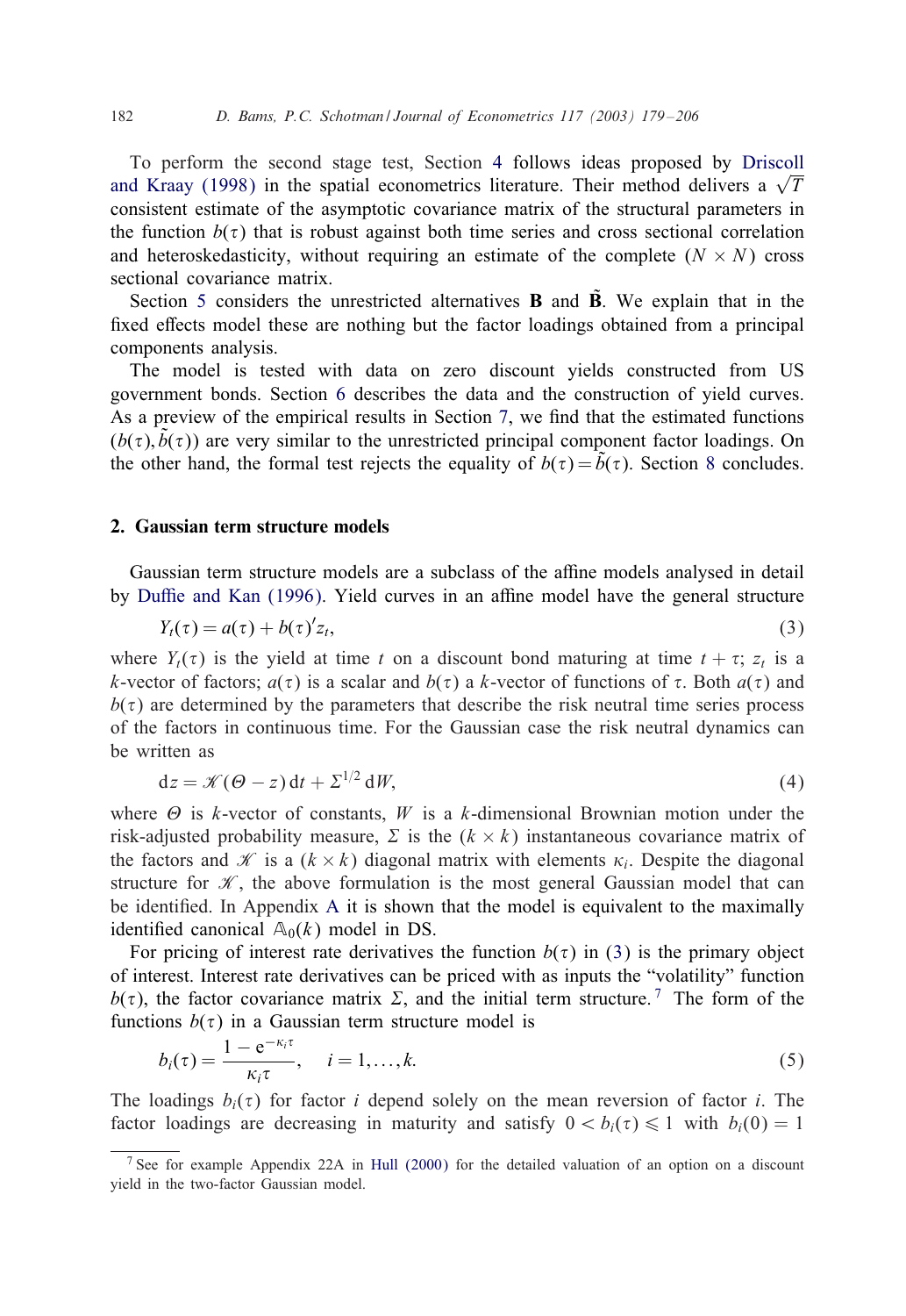<span id="page-5-0"></span>and  $b_i(\infty) = 0$ . The factor loadings determine how yields of different maturities move relative to each other over time. Together with  $\Sigma$  they fully describe the covariance structure of the entire yield curve.

The int[erc](#page-4-0)ept  $a(\tau)$  is constant over time and affects the shape of the average yield curve. In this paper we are concerned with the covariance structure of yield curve movements and will not test theoretical restrictions on  $a(\tau)$ . Neither do we explore the actual time series properties of the factors. When risk prices are time varying, the time series mean reversion could be different from  $K$ .

Model (3) relates the factors to the level of discount yields. In much of the options literature one is more interested in movements of the yield curve relative to the current yield curve. <sup>8</sup> To relate to that liter[atur](#page-24-0)e we define the forward differences  $\tilde{Y}_t(\tau) =$  $Y_t(\tau) - F_{t-1}(\tau)$ , where

$$
F_{t-1}(\tau) = \frac{\tau+1}{\tau} Y_{t-1}(\tau+1) - \frac{1}{\tau} Y_{t-1}(1)
$$
\n(6)

is the forward rate at [ti](#page-4-0)me  $t - 1$  for the yield on a discou[nt](#page-4-0) bond starting at time t and maturing at time  $t + \tau$ . In Appendix A it is shown that the forward differences have the same factor structure

$$
\tilde{Y}_t(\tau) = \tilde{a}(\tau) + b(\tau)^t \tilde{z}_t,\tag{7}
$$

but with an intercept  $\tilde{a}(\tau)$  and factors  $\tilde{z}_t$  that differ from (3). Estimation of (3) and (7) emphasize different moments of the data. <sup>9</sup> By requiring that  $b(\tau)$  must be the same in both models we obtain overidentif[ying](#page-28-0) [moment](#page-28-0) [conditions](#page-28-0) for a test of the Gaussian model.

The factor structure in (7) is the same as in the extended Vasicek model in Hull and White (1993), often used for pricing term structure derivatives. Their derivation of the extended Gaussian model requires less restrictive assumptions about the form of the initial forward rate curve. In deriving (7) we assumed that  $F_{t-1}(\tau)$  is itself determined by the Gaussian model, whereas in Hull and White (1993) it is given exogenously.

The Gaussian model differs from the other members of the affine class by having a const[ant factor covarian](#page-27-0)ce matrix  $\Sigma$ . In other affine models the covariance matrix  $\Sigma$ depends on one or more of the factors. DS show that this form of stochastic volatility leads to admissibility restrictions in order to keep the covariance matrix positive definite for all possible realizations of  $z_t$ . The most important of these restrictions is that non-Gaussian factors must be positive and positively correlated among themselves. DS and Campbell (2000) find that much of the empirical improvement in their models comes fro[m allowing](#page-28-0) negative correlations among at least two of the factors.

In our parameterization of the Gaussian model there are no restrictions on  $z_t$  or its covariance structure. The factors can therefore be treated as unrestricted parameters. Treating  $z_t$  as parameters in other, non-Gaussian, affine models leads to many inequality

<sup>8</sup> See, e.g., Hull (2000) for a textbook treatment and further references.

<sup>&</sup>lt;sup>9</sup> Many empirical studies work with excess holding period returns. This leads to an equivalent expression, since the excess holding period return  $R_t(\tau) = -\tau \tilde{Y}_t(\tau)$  is a scaled version of the forward difference. In the econometric analysis the scaling implies different cross sectional heteroskedasticity.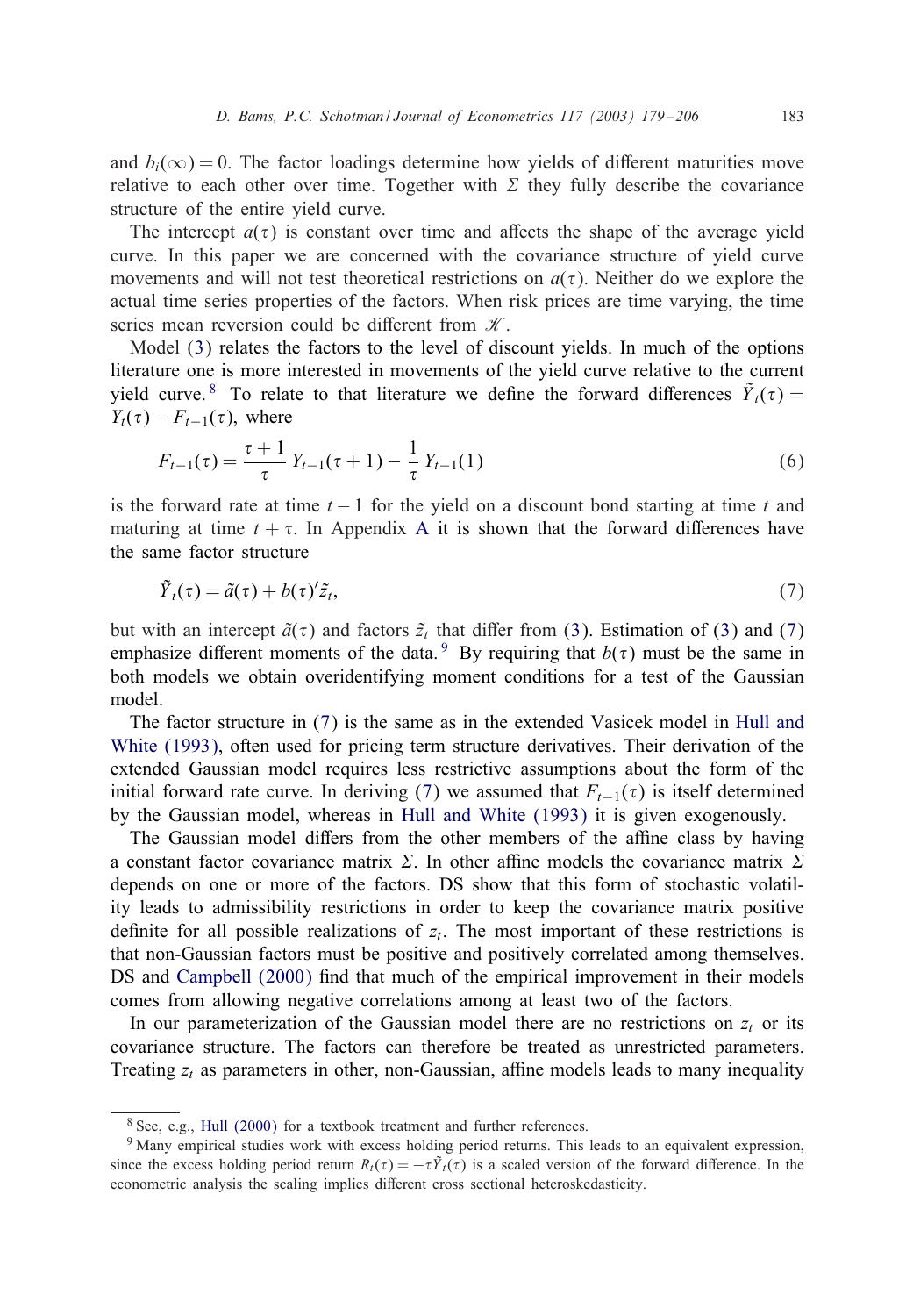<span id="page-6-0"></span>restrictions that greatly complicate estimation and testing. This paper therefore focuses exclusively on the Gaussia[n](#page-4-0) model.

Although the Gaussian model seems the most Hexible for 1tting yield curves, rejection of the Gaussian model does not imply that we can reject all affine models. Different submodels of the affine class are not nested. Candidate non-Gaussian affine models can have different number of factors and have a functional form for the factor loadings that differs from  $(5)$ . <sup>10</sup>

#### 3. Specification

For time t we define  $y_t$  as an N-vector of discount yields  $y_{it}=Y_t(\tau_i)$  ( $i=1,\ldots,N$ ). We further define the  $(N \times k)$  matrix B containing the factor loadings  $b_{ij} = (1 - e^{-\tau_i \kappa_j})/\tau_i \kappa_j$ , and an N-vector  $a$  with unrestricted intercepts  $a_i$ . Adding an N-vector of error terms  $v_t$  our econometric specification for testing the Gaussian model is the panel,

$$
y_t = a + Bz_t + v_t, \quad t = 1, ..., T,
$$
\n(8)

where  $z_t$  is the k-vector of factors. We assume that the errors have zero mean and cross sectional covariance matrix  $\Psi$ , with elements  $\psi_{ij} = E[v_{it}v_{jt}]$ . The model for forward differences is analogous: replace  $y_t$ , a,  $z_t$ ,  $v_t$  and  $\Psi$  by  $\tilde{y}_t$ ,  $\tilde{a}$ ,  $\tilde{z}_t$ ,  $\tilde{v}_t$  and  $\tilde{\Psi}$ . Only B should be the same in both formulations. Our primary interest is in the functional form of the factor loadings, which depend on the parameter vector  $\kappa = (\kappa_1, \dots, \kappa_k)'$ .

For identification we assume that  $z_t$  has mean zero. We also assume that the unconditional factor covariance matrix  $\Omega = E[z_t z_t']$  exists and has rank k. The main difference with most other term structure panel studies is that we treat the factors  $z_t$  as fixed effects in order to avoid assumptions about the actual time series properties.

The remainder of this section discusses two important aspects in the specification of (8): data and error terms. Below we discuss the levels model in detail. We comment on the differences with the model for forward differences when necessary.

## *3.1. Data*

The panel model  $(8)$  is specified with discount yields as the dependent variable. However, discount yields for longer maturities are not directly observable, but must be estimated from raw data on coupon bonds or swap rates. Our main motivation for applying a first stage estimator that converts the data to discount yields is computational. Coupon bond prices and swap rates are nonlinear functions of the discount yields and therefore nonlinearly related to the factors  $z_t$ . When the time varying factors  $z_t$  cannot be concentrated out analytically, the nonlinear least squares algorithm needs to optimize

<sup>&</sup>lt;sup>10</sup> Dai and Singleton (2002, p. 423) discuss the same issue: "Since (...) the family of Gaussian models (family  $A_0(3)$ ) gives the most flexibility to the structure of factor correlations and conditional means, one might conjecture a priori that these models would perform at least as well as other affine models." However, "(...) the dimensionality of our models and the richness of the moments used in ML estimation seem to preclude more precise theoretical statements (...)".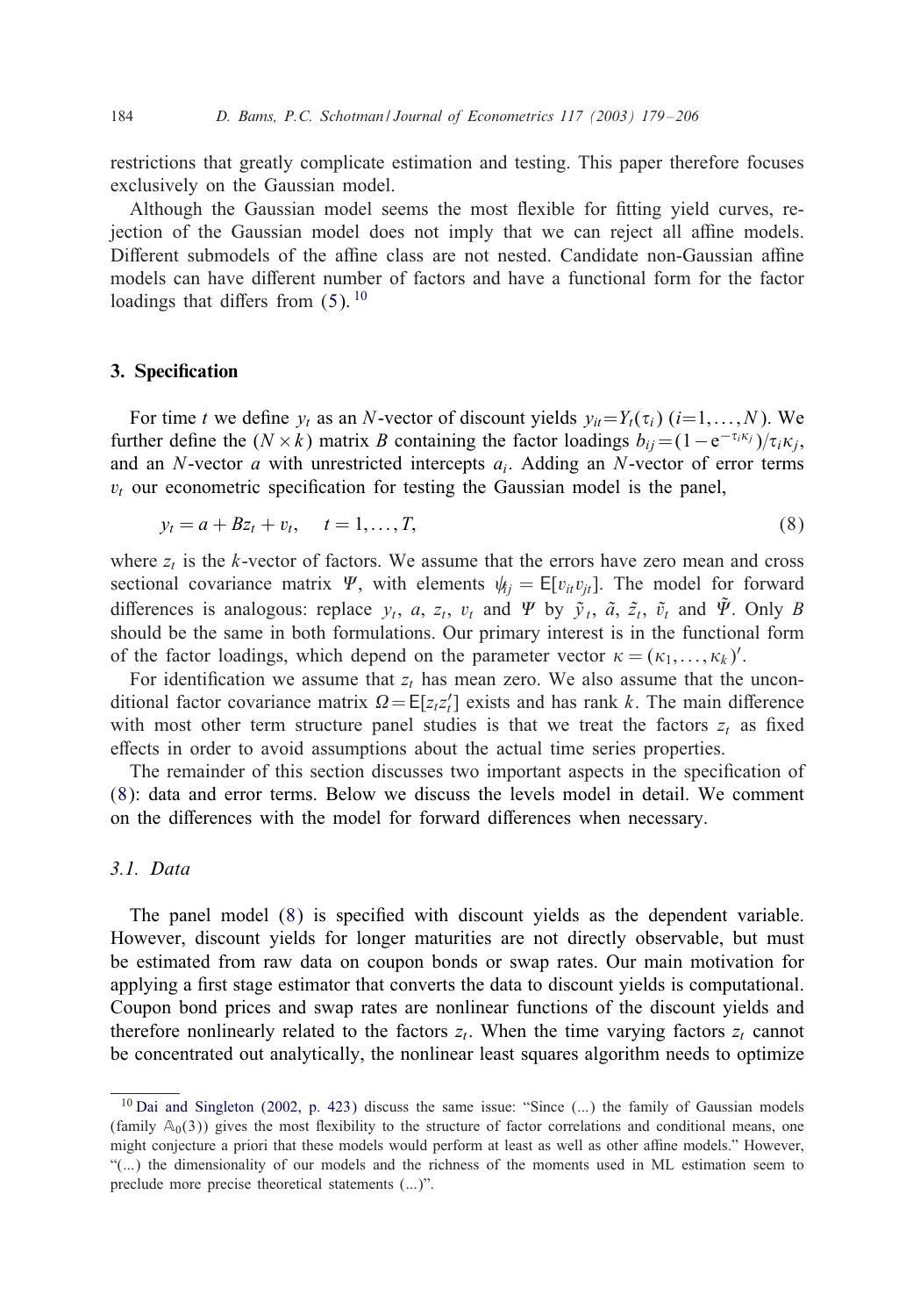over  $Tk$  parameters simultaneously, which is a formidable numerical task in a panel with moderately large  $T$ . <sup>11</sup>

We construct the yield curve non-parametrically from coupon bond prices using cubic splines as in McCulloch(1975) and McCullochand Kwon (1993). The result is a smooth function  $Y_t(\tau)$  of  $\tau$ . The yield curve is evaluated at maturities  $\tau_i = i\Lambda_N$  (i =  $1,...,N$ ) with interval length  $\Delta_N = \tau_{\text{max}}/N$ . Increasing the number of [obs](#page-12-0)ervations means that we take an ever finer grid of maturities  $\tau_i$  without changing the endpoint  $\tau_{\text{max}}$ . The cross sectional dimension  $N$  is therefore arbitrarily large, but the data information is limited by the raw data from which the yield curve is constructed and the Hexibility of the functional forms used to estimate the yield curve. For inference we therefore rely on asymptotics that are valid for fixed  $N$  and large  $T$ . Section 6 contains further details about the data and the construction of the yield curve.

# *3.2. Error terms*

The int[ro](#page-4-0)duction of error terms is always slightly uneasy in asset pricing models that have been derived with no-arbitrage arguments, since they are inconsistent with the assumptions of the no-arbitrage model. DS, and many others in the empirical literature, avoid error terms by setting the number of factors equal to the number of maturities  $(N = k)$ . With this assumption the factors can be recovered exactly from the data by inverting  $(3)$ . The parameters are identified by the time series properties of the factors and tests of the model rely on strong additional assumptions on the price of risk. Since our aim is to test the cross sectional specification of the model, without relying on auxiliary assumptions on the price of risk, we need to include more maturities than factors. This necessarily leads to a specification that includes error terms.

Jacquier and Jarrow (2000) discuss the properties of error terms in [no-arbitrage](#page-28-0) [models. They d](#page-28-0)istinguish between measurement errors and model errors. As discussed above, measurement error arises from the construction of discount yields from coupon bond prices. Other sources of error in the yield curve consist of bond price errors (bid/ask effects), tax effects, liquidity and transactions costs, none of which are considered in developing the theoretical term structure model. According to Jacquier and Jarrow  $(2000)$  the combined effect of the two types of errors should  $(i)$  be small,  $(ii)$ be unrelated to observable model inputs or variables, and (iii) have similar properties in different samples. Condition  $(i)$  is obvious for the model to have any credibility as a theoretically error-free no-arbitrage model. The size of the errors, measured as root mean-squared error for each maturity  $\tau_i$ , is an important criterion in assessing the empirical results. Regarding (ii), it will be reasonable to assume that the errors are independent of the factors, i.e.  $E[v_t z_{t-s}'] = 0$  for all s. As [for property \(iii\) we as](#page-27-0)sume that the time series  $v_t$  [is stationary. Empiric](#page-27-0)all[y, we compare results f](#page-27-0)or different subperiods.

<sup>&</sup>lt;sup>11</sup> For single factor models pooled over short time periods it is numerically feasible to estimate the Gaussian (and also the CIR) model directly with coupon bond prices. See for example DeMunnik and Schotman (1994) for weekly pooled estimates, and Brown and Dybvig (1986) and Brown and Schaefer (1994) for period by period nonlinear least squares.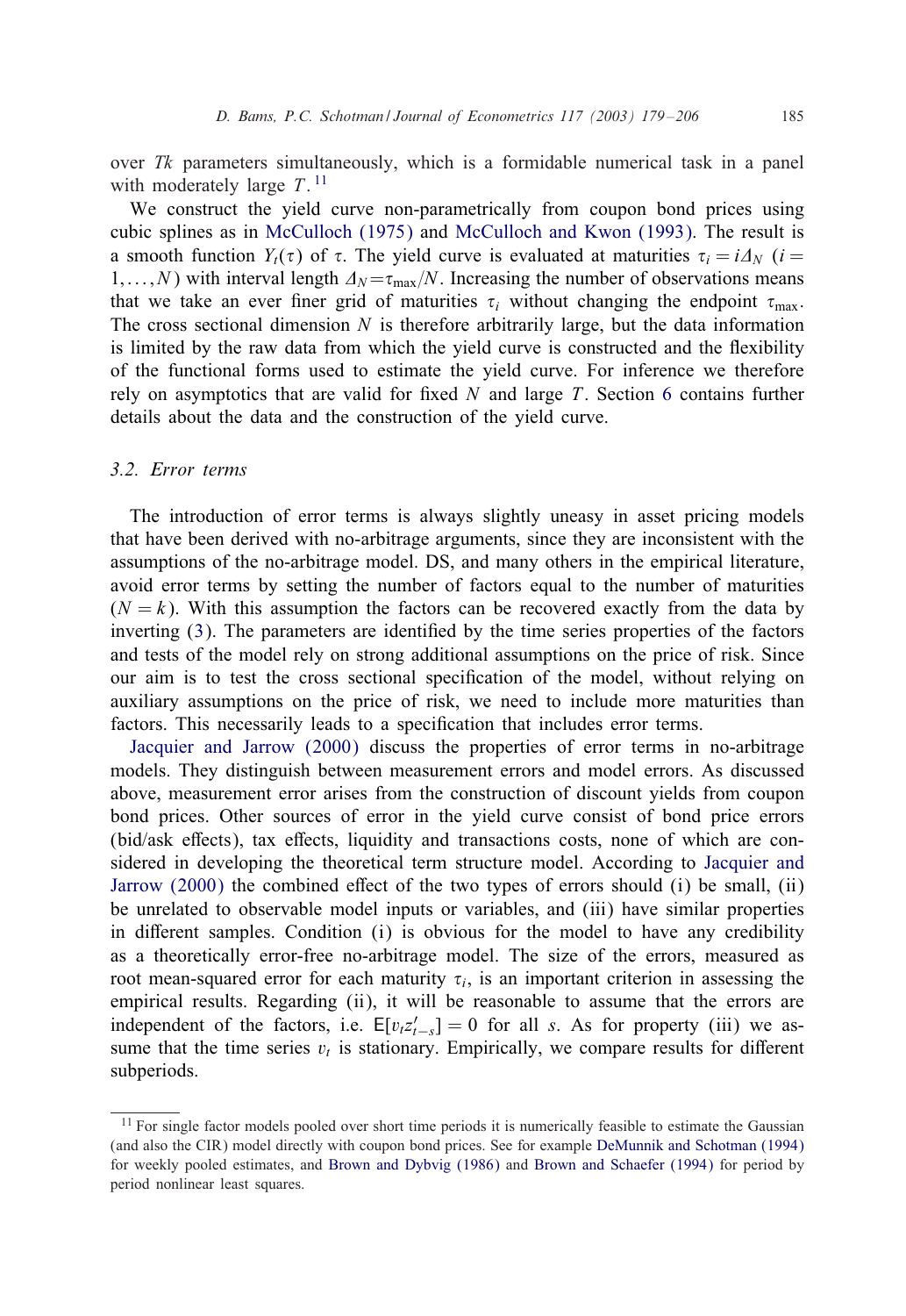<span id="page-8-0"></span>Since the error term deals with unmodeled phenomena, there are no other apparent economic [restrictions to gu](#page-27-0)ide the specification of an econometric model for the error term. Yields of all maturities are sub[ject to measurement error](#page-27-0). Since both the yield curve and the fitted values  $b(\tau)z_t$  are smooth functions of  $\tau$ , we expect that the errors  $v_{it}$  will also be a smooth function of  $\tau$ , leading to strong positive cross sectional correlation between neighboring error terms  $v_{it}$  and  $v_{i+1,t}$ . This is confirmed by the results of De Jong (2000) and Lamoureux and Witte (2002). <sup>12</sup>

From the results of, [for example,](#page-26-0) Chen and Scott (1993) and De Jong (2000), we also expect strong positive time series autocorrelation of the errors in the model for yield levels. Forward differences data do not exhibit much autocorrelation. Some negative autocorrelation could arise, since at longer maturities the measurement error in  $\tilde{y}_{it}$  is the difference of measurement error at times t and  $t - 1$ .

In preliminary work (Bams and Schotman, 1998) we experimented with simple parametric structures assuming first order autocorrelation in both  $\tau_i$  and t, and cross sectional heteroskedasticity depending on  $\tau_i$ , but had to conclude that the true structure is much more complex.  $^{13}$  In further preliminary analysis of a 3-factor model we also learned that with yield levels (instead of log prices) as the dependent variable, the residual variances were of the same order of magnitude for all maturities. Similarly, by working with forward differe[nces \(instead of excess retur](#page-28-0)ns), we also obtained residuals that are of the same order of magnitude over the entire maturity range. Therefore  $v_{it}$  are cross sectionally nearly ho[mo](#page-15-0)skedastic. Lacking plausible assumptions, we decided to leave the error process unspecified. We give up some efficiency, but we avoid problems related to poorly estimated or misspecified error structures. Since the errors are small (recall condition  $(i)$  of Jacquier and Jarrow, 2000), even an inefficient estimator is expected to be precise enough to allow meaningful inference on  $\kappa$ . Empirically, this appears the case (see Section 7).

#### 4. Estimation and testing

We estimate  $\kappa$  by ordinary least squares. To eliminate the fixed effects  $z_t$  and a we take all yields in deviation of their time series average  $\bar{y} = (1/T) \sum_t y_t$  and premultiply (8) by the matrix  $M = I - B(B'B)^{-1}B'$ ,

$$
M(y_t - \bar{y}) = M(v_t - \bar{v}) = \hat{v}_t.
$$
\n(9)

The least [squares criterion f](#page-27-0)or estimating  $\kappa$  [from](#page-28-0) [\(9\)](#page-28-0) [is](#page-28-0)

$$
s^{2}(\kappa) = \frac{1}{2NT} \sum_{t} \hat{v}_{t}^{\prime} \hat{v}_{t} = \frac{1}{2N} \operatorname{tr}(MV), \tag{10}
$$

<sup>&</sup>lt;sup>12</sup> This contrasts with many studies, for example Jegadeesh and Pennacchi (1996), Babbs and Nowman (1999) and Brandt and He (2002), that assume that measurement error is uncorrelated, both in t and  $\tau$ . That assumption is often made for computational reasons, since they jointly estimate the factor dynamics and the measurement equations.

<sup>&</sup>lt;sup>13</sup> In many cases we also had great difficulty with the numerical optimization of the quasi-likelihood function.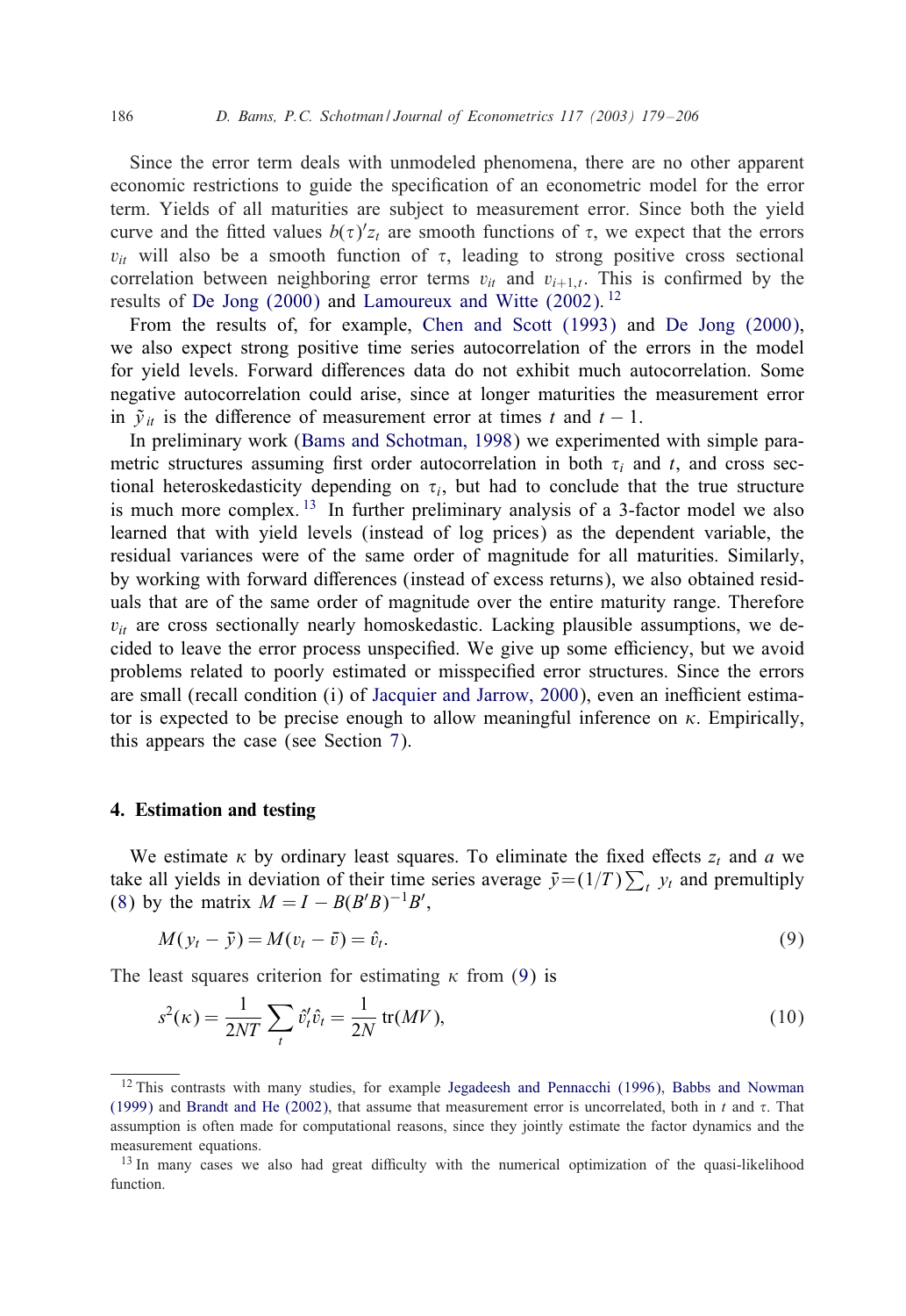<span id="page-9-0"></span>where V is the  $(N \times N)$  sample covariance matrix of  $y_t$ . Differentiating (10) with respect to  $\kappa$  gives the first order conditions. Using the calculations in Appendix B the first order conditions are written explicitly as the orthogonality conditions

$$
\frac{1}{T}\sum_{t}\hat{z}_t\odot\hat{u}_t=0,\tag{11}
$$

where the dot-product operator  $\odot$  denotes elementwise multiplication of two matrices,  $\hat{z}_t = (B'B)^{-1}B'(y_t - \bar{y})$  are estimates of the factors, and  $\hat{u}_t = (1/N)C'_{\perp}(y_t - \bar{y})$  is a vector of k linear combinations of the data with  $C_{\perp} = MC$  and

$$
C=\left(\frac{\partial b_1}{\partial \kappa_1},\ldots,\frac{\partial b_k}{\partial \kappa_k}\right),\,
$$

an  $(N \times k)$  matrix that contains the derivatives of the columns in B with respect to the mean reversion parameter of that column. The system  $(11)$  contains k equations that must be solved numerically to obtain the least squares estimator  $\hat{\kappa}$ .

Let  $\kappa_0$  be the true value of  $\kappa$ . Evaluating the matrices B and C at  $\kappa = \kappa_0$ , and letting  $T \rightarrow \infty$  for fixed N, the orthogonality condition (11) converges to (see A[ppe](#page-8-0)ndix B)

$$
\text{plim}\,\frac{1}{T}\sum_{t}\hat{u}_t\odot\hat{z}_t=\frac{1}{N}\,\text{dg}((B'B)^{-1}B'\Psi C_\perp),\tag{12}
$$

where  $dg(A)$  is a vector containing the main diagonal of A. Since for general error covariance matrix  $\Psi$  the result is not zero, the least squares criterion (10) is not minimized at  $\kappa = \kappa_0$ . Hence the OLS estimator  $\hat{\kappa}$  is not consistent for large T and fixed N. Without assumptions on  $\Psi$  the estimator is still not consistent when  $N \to \infty$ , since  $B' \Psi C_{\perp}$  is of order  $O(N^2)$  for general  $\Psi$ [. The nature](#page-27-0) of t[he inconsistency](#page-27-0) is an identification problem. A general full rank cross sectional error covariance matrix  $\Psi$ is not identified due to the loss of k degrees of freedom from the fixed effects  $z_t$ . <sup>14</sup> For a consistent estimator we must assume that  $\Psi$  is such that (12[\) is zero. Condition](#page-27-0) [\(12\) sta](#page-27-0)tes that estimation error in  $z_t$ , equal to  $(B'B)^{-1}B'v_t$ , must be uncorrelated with  $\frac{1}{N} C'_{\perp} v_t$ . Many studies, for example Chen and Scott (1993) and Duffee (2002), make the stronger assumption that  $k$  out of  $N$  yields are observed without error, so that the factors can be estimated without error. <sup>15</sup>

For the computation of standard errors we follow a suggestion of Driscoll and Kraay (1998) for spatial data with cross sectional dependence. Their method does not require an estimate of the  $(N \times N)$  cross sectional error covariance matrix  $\Psi$ , but just the k-dimensional scores  $h_t(\kappa) = \hat{z}_t \odot \hat{u}_t$ , which are cro[ss sectional averages wit](#page-28-0)h only a time subscript. It follows from standard  $\sqrt{T}$  asymptotics that

$$
\sqrt{T}(\hat{\kappa} - \kappa_0) \sim N(0, H^{-1} S H^{-1}),
$$
\n(13)

<sup>&</sup>lt;sup>14</sup> Identification of an unrestricted  $\Psi$ , as in DeJong (2000) or Lamoureux and Witte (2002), requires a model for the dynamic process of the factors. That is exactly what we avoid in this paper.

<sup>&</sup>lt;sup>15</sup> Even without this assumption the asymptotic bias is likely to be negligible when  $\Psi$  is small relative to  $\Omega$ , as it should under property (i) of Jacquier and Jarrow (2000). We conclude this from a linear approximation of the first order conditions (11) around  $\kappa = \kappa_0$ .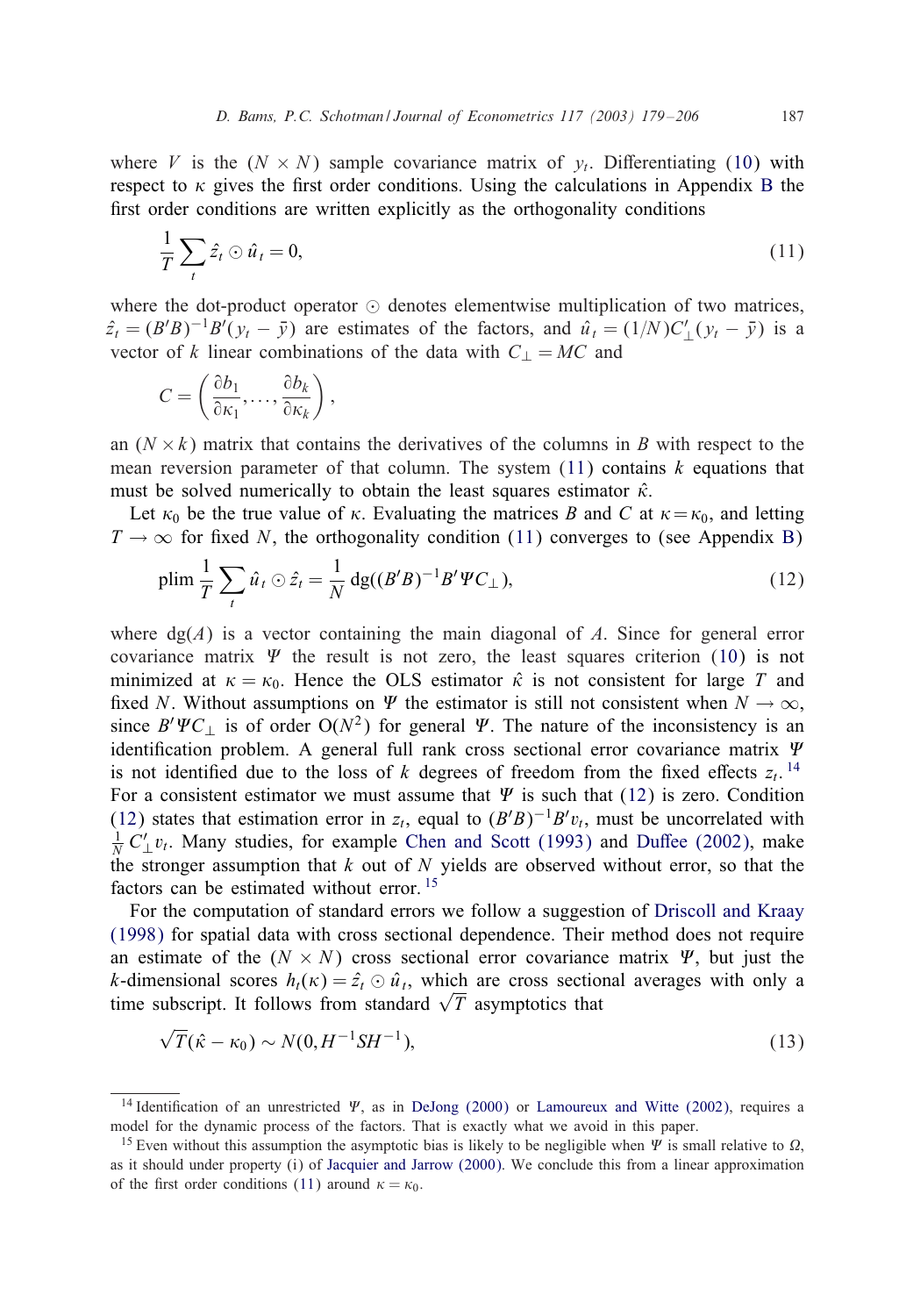### <span id="page-10-0"></span>188 *D. Bams, P.C. Schotman / Journal of Econometrics 117 (2003) 179 – 206*

where H is the  $(k \times k)$  matrix of second order derivatives of  $s^2(k)$ , and

$$
S = \mathsf{E}\left[\left(\frac{\sum_{t} h_t(\kappa_0)}{\sqrt{T}}\right) \left(\frac{\sum_{t} h_t(\kappa_0)}{\sqrt{T}}\right)'\right].\tag{14}
$$

The covariance matrix  $S$  is estimated using the Newey-West procedure as

$$
\hat{S}_T = W_0 + \sum_{\ell=1}^L \left( 1 - \frac{\ell}{L+1} \right) (W_\ell + W'_\ell),\tag{15}
$$

$$
W_{\ell} = \frac{1}{T} \sum_{t=\ell+1}^{T} (\hat{z}_t \hat{z}'_{t-\ell}) \odot (\hat{u}_t \hat{u}'_{t-\ell}).
$$
\n(16)

The estimator and standard errors were derived for the model on yield levels. The same methods are also directly applicable for the forward differences with parameter vector  $\tilde{\kappa}$  and scores  $\tilde{h}_t$ .

For a Wald test of the equality of  $b(\tau)$  in the levels and forward differences model, we need the joint covariance matrix of  $\hat{\kappa}$  and  $\hat{\tilde{\kappa}}$ . Let  $\mathbf{h}'_t = (h_t(\hat{\kappa})' \tilde{h}_t(\hat{\tilde{\kappa}})')$  be the combined score vector, and let  $\hat{S}_T$  be an estimate of the  $(2k \times 2k)$  covariance matrix of the scores, obtained analogously to (15) above. Let  $H = diag(H, \tilde{H})$  be the  $(2k \times 2k)$  Hessian, and  $\mathbf{R} = (I - I)$  the  $(k \times 2k)$  matrix of restrictions. The Wald statistic is computed as

$$
W = T(\hat{\kappa} - \hat{\tilde{\kappa}})'(\mathbf{R} \mathbf{H}^{-1} \hat{\mathbf{S}}_T \mathbf{H}^{-1} \mathbf{R}')^{-1} (\hat{\kappa} - \hat{\tilde{\kappa}}).
$$
 (17)

Und[e](#page-8-0)r the null the test will be [as](#page-8-0)ymptotically chi-squared with  $k$  degrees of freedom.

#### 5. Principal components

The least squares function (10) can be expanded as

$$
s^{2}(\kappa) = \frac{1}{N} \operatorname{tr}(MV) = \frac{1}{N} (\operatorname{tr}(V) - \operatorname{tr}((B'B)^{-1}B'VB)).
$$
 (18)

Minimizing (18) with respect to  $\kappa$  is equivalent to maximizing the second term. Let  $\lambda_i$  (i = 1,..., N) be the eigenvalues of V in descending order. When all elements of B could be chosen freely, the second term has the upper bound,

$$
\max \text{tr}((B'B)^{-1}B'VB) = \sum_{i=1}^{k} \lambda_i.
$$
 (19)

The upper bound will be attained if the factor loadings  $B$  span the space of the eigenvectors corresponding to the largest  $k$  eigenvalues. The same eigenvalues also define the principal components of  $y_t$ . The fixed effects model (8) can thus be viewed a restricted version of the principal components model

$$
y_t = a + \mathbf{B}z_t + v_t,\tag{20}
$$

where **B** is an  $(N \times k)$  matrix of free parameters. The Gaussian model implies that **B** is a tightly parameterized function of the  $k$ -vector  $\kappa$  of mean reversion parameters.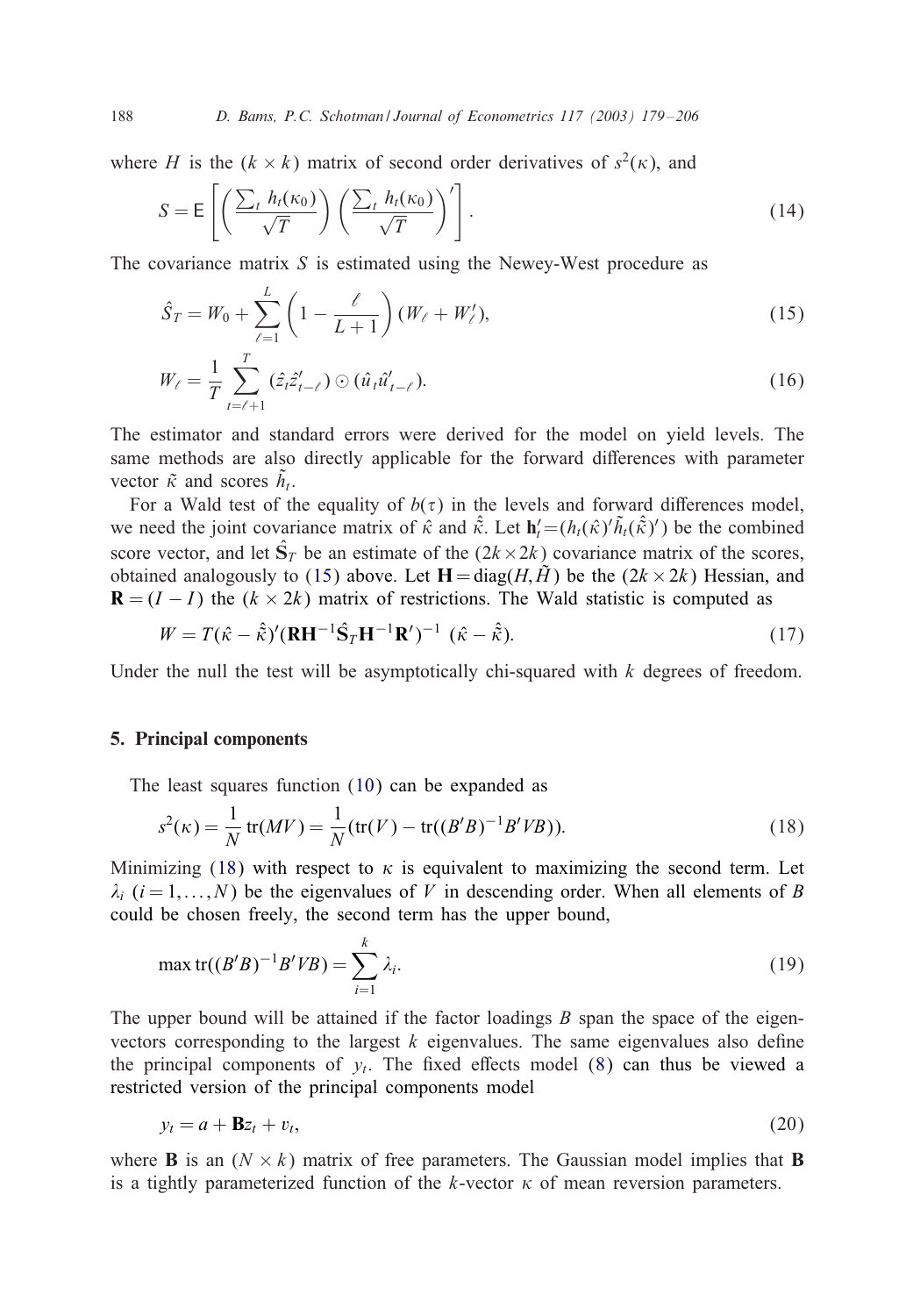<span id="page-11-0"></span>Without further restrictions **B** is not identified, since for every  $(k \times k)$  nonsingular matrix Q the matrix  $G = BQ^{-1}$  spans the same space of factor loadings. After characterizing one particular solution for G, all solutions  $\mathbf{B} = \mathbf{G}\mathbf{O}$  are equivalent. Starting with an initial G we wish to find a rotation matrix Q, such that  $\hat{\mathbf{B}} = \mathbf{G}Q$  matches the theoretical factor loadings of the Gaussian model as close as possible. The least squares solution is

$$
\hat{\mathbf{B}} = \mathbf{G}(\mathbf{G}'\mathbf{G})^{-1}\mathbf{G}'B,\tag{21}
$$

where B [co](#page-10-0)ntains [th](#page-10-0)e elements  $(1 - e^{-\kappa_j \tau_i})/\kappa_j \tau_i$  for a vector of mean reversion parameters  $\kappa$ . <sup>16</sup> The projection (21) is very useful for a graphical assessment of the correspondence of the restricted  $\bm{B}$  and the unrestricted  $\bm{B}$ . It does not easily lend itself to a statistical test, since the number of elements in **B** increases with  $N$  so that we cannot apply the Driscoll and Kraay (1998) method.

Eqs. (18) and (19) imply that

$$
s_{PC}^2 = \frac{1}{N} \sum_{j=k+1}^{N} \lambda_j.
$$
 (22)

is a lower [bound for the residual v](#page-28-0)ariance from the OLS estimates of the Gaussian model. We t[herefore use the percentage reducti](#page-28-0)[on in residual variance as a](#page-27-0) [good](#page-28-0)ness of fit statistic for a  $k$ -factor Gaussian model.

Time series data on yield levels could well be integrated or nearly integrated. The first principal components then extract the common trend components from interest rates (see Stock and Watson, 1988). The leading example is when interest rates are cointegrated and spreads are all stationary as in Campbell and Shiller (1987) and Hall et al.  $(1992)$ . In that case the first column of **B** is proportional to a vector of ones. In the Gaussian model this corresponds to  $\kappa_1 = 0$ , so that mean reversion is absent both in the actual and risk neutral dynamics. This is a boundary case, because in the Gaussian term structure models all factors must be stationary.

Like the estimation of the structural parameters, the principal components analysis on forward differences  $\tilde{Y}_t(\tau)$  is completely analogous to the levels case. Again the Gaussian model implies that after rotation the factor loadings corresponding to the largest k eigenvalues must be identical to the Gaussian function  $b(\tau)$ . In addition, after rotation the factor loadings from principal components analysis should be the same for levels and forward differences. Of course, the eigenvalues and the components themselves will be different.

Principal components analysis has been an important tool in the interest rate derivatives [literature fo](#page-27-0)r some time.<sup>17</sup> [Most of the lite](#page-28-0)rature has extracted the principal

<sup>&</sup>lt;sup>16</sup> Brown and Schaefer (2000) reverse the use of (21). They start from the first k principal components of first differences to obtain the normalised ( $N \times k$ ) factor loadings matrix **G**. They estimate the mean reversion parameters  $\kappa$  in the Gaussian model by minimizing the squared elements of  $B - GO$ .

<sup>&</sup>lt;sup>17</sup> See Bliss (1997) and James and Webber (2000, chapter 16) for a survey and for details on the relation between principal components analysis and Gaussian term structure models.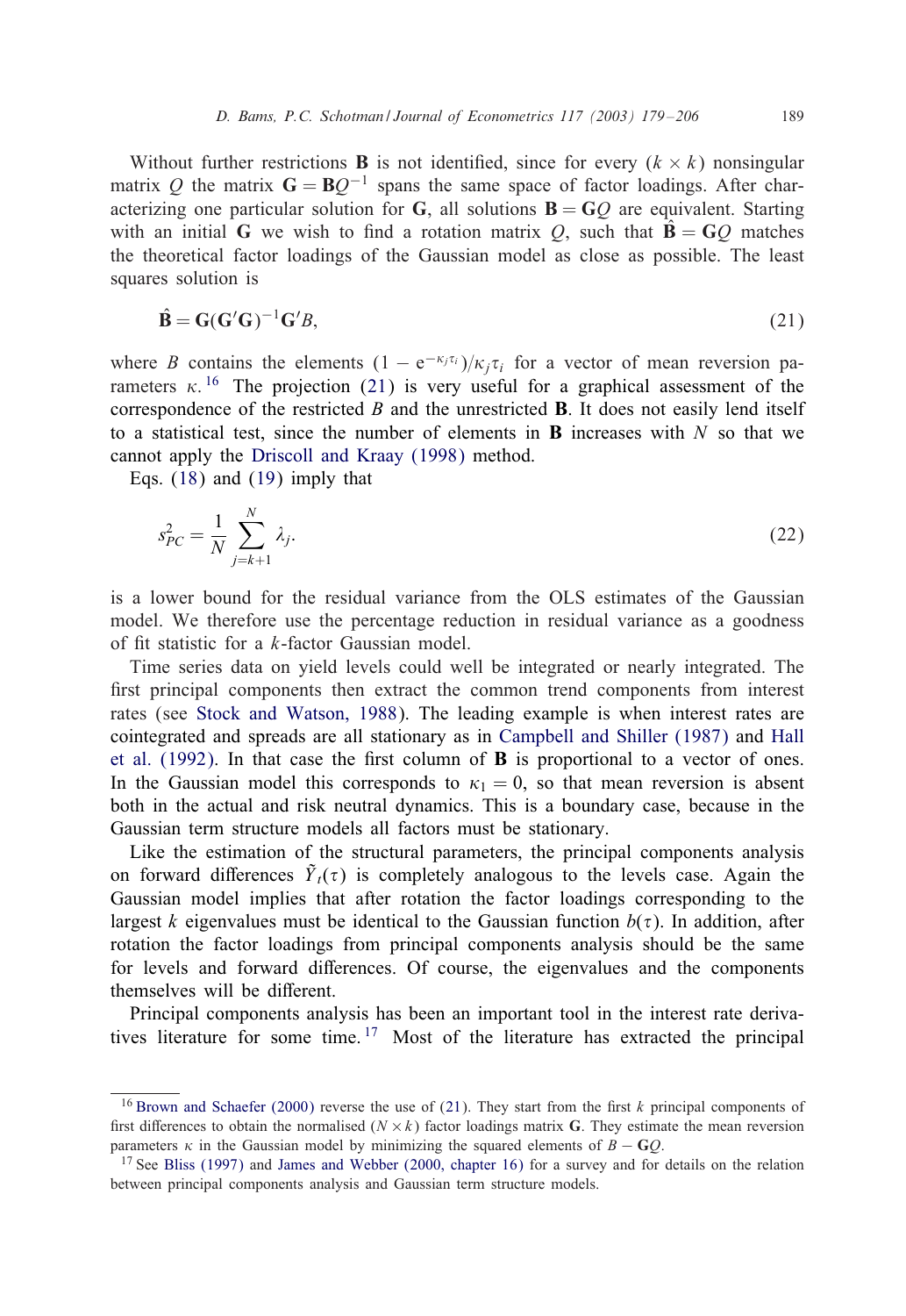<span id="page-12-0"></span>components from first differences of yields following Litterman and Scheinkman (1991). In practice the principal components from forward differences  $\tilde{Y}_t(\tau)$  or standard first differences  $Y_t(\tau) - Y_{t-1}(\tau)$  will be very similar, since for longer maturities the forward rate  $F_{t-1}(\tau)$  and the lagged spot rate  $Y_{t-1}(\tau)$  are almost the same (see Section 6). <sup>18</sup>

# [6.](#page-28-0) [Data](#page-28-0)

We construct yield curves from the CRSP database of monthly US government coupon bond data for the period from January 1970 until December 1995. The most popular methods for constructing the yield curve are the cubic splines introduced by McCulloch(1975) and the parsimoneous smooth functional forms of Nelson and Siegel (1987) extended by Bliss (1997). <sup>19</sup> Being based on just a few parameters the parsimoneous models impose a lot of a priori structure on the yield curves. Cross sectional tests of the Gaussian model will then be difficult to interpret. A rejection [of the Gaussian model could b](#page-28-0)e due to misspecification of the functional form of the parsimoneous curves. Alternatively, not rejecting the Gaussian model could be due to the close relation between the Nelson/Siegel specification and the Gaussian model.

We therefore prefer the cubic spline methods. Cubic spline data have been used extensively in empirical work, often based on the well known McCulloch–Kwon (McCulloch and Kwon, 1[993\) term structure data.](#page-28-0) A drawback of the cubic splines is that [th](#page-13-0)eir polynomial form does not work well for the very long term [mat](#page-14-0)urities. For this reason, and because long term bonds have not always been available in the last three decades, we restrict our attention to discount yields with maturities up to ten years. The parameters of the spline functions are estimated month by month following the procedures outlined in McCulloch (1975, 1990).  $20$ 

Fig. 1 shows the full data panels. Summary statistics are presented in Fig. 2. Since these interest data are well known, we only discuss the features most relevant to the tests of the Gaussian model. Apart from noisy behavior at the short end, monthly yield changes are almost horizontal. Volatility decreases with maturity, as it should when interest rates are mean reverting. At longer maturities volatility is still far from zero, indicating that implied mean reversion will be small. From a time series perspective mea[n reversion wil](#page-27-0)l also be small. The first order autocorrelation is above 0.95 for all maturities, consistent with (near) unit root behavior.

The term structure of volatilities for the levels is Hatter than that for the changes and the forward differences. This is primarily due to the initial steep decrease in volatility for the very short term rates (maturities six months and less). As is well documented, e.g. Duffee (1996[\),](#page-28-0) [very](#page-28-0) [short](#page-28-0) [rate](#page-28-0)s behave differently from the rest of the term struc-ture. [Except at the shorter maturities,](#page-28-0) the volatility of first differences  $Y_t(\tau) - Y_{t-1}(\tau)$ is almost identical to the volatility structure for the forward differences  $Y_t(\tau) - F_{t-1}(\tau)$ . The same holds for the autocorrelations, except at the shortest maturities.

<sup>&</sup>lt;sup>18</sup> Some studies, e.g., Heath et al. (1990), have applied principal components analysis to changes in forward rates. These can be transformed to the volatility structure for forward differences.

<sup>&</sup>lt;sup>19</sup> See James and Webber (2000, chapter 15) for an overview and further references.

<sup>20</sup> Details about the construction of the data are available on request.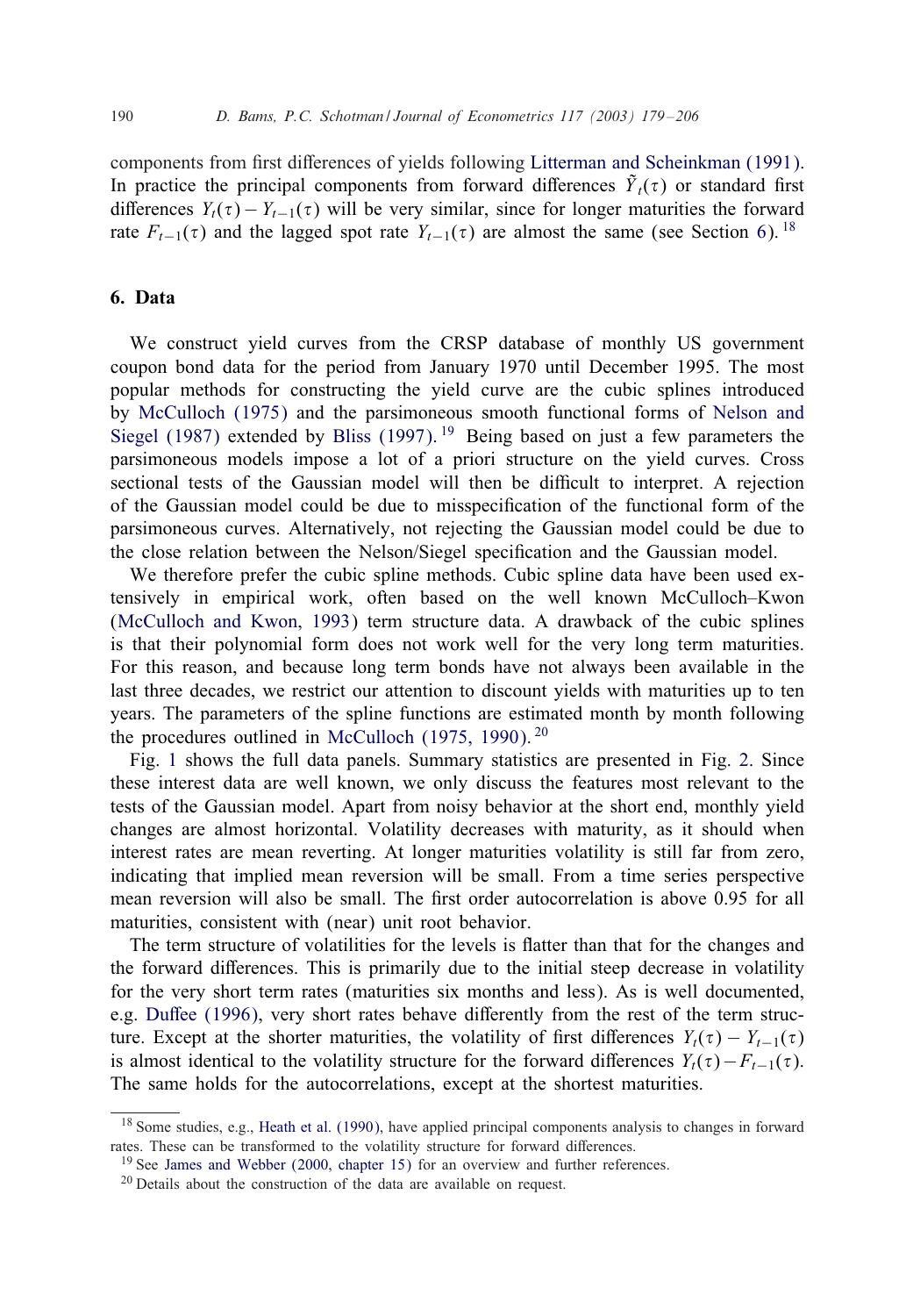<span id="page-13-0"></span>

Fig. 1. US Interest Rates. The upper panel shows monthly term structures of US discount yields  $Y_t(\tau)$  for the period 1970 –1995 and maturities between 0 and 10 years. The lower panel shows monthly forward differences  $Y_t(\tau) - F_{t-1}(\tau)$  for the same sample period.

The lower panel of Fig. 2 shows summary statistics for the subsample January 1983– December 1995. For the data after 1982 the autocorrelations of yield levels are lower than for the full sample and the volatility of the yield levels decreases sharply for maturities longer than eight years. Both are signs of increased mean reversion. For the forward differences the autocorrelations are very negative at maturities between six months and one year. In this subsample there seems to be severe measurement error around these maturities. This could also explain the irregular peak in the volatility structure.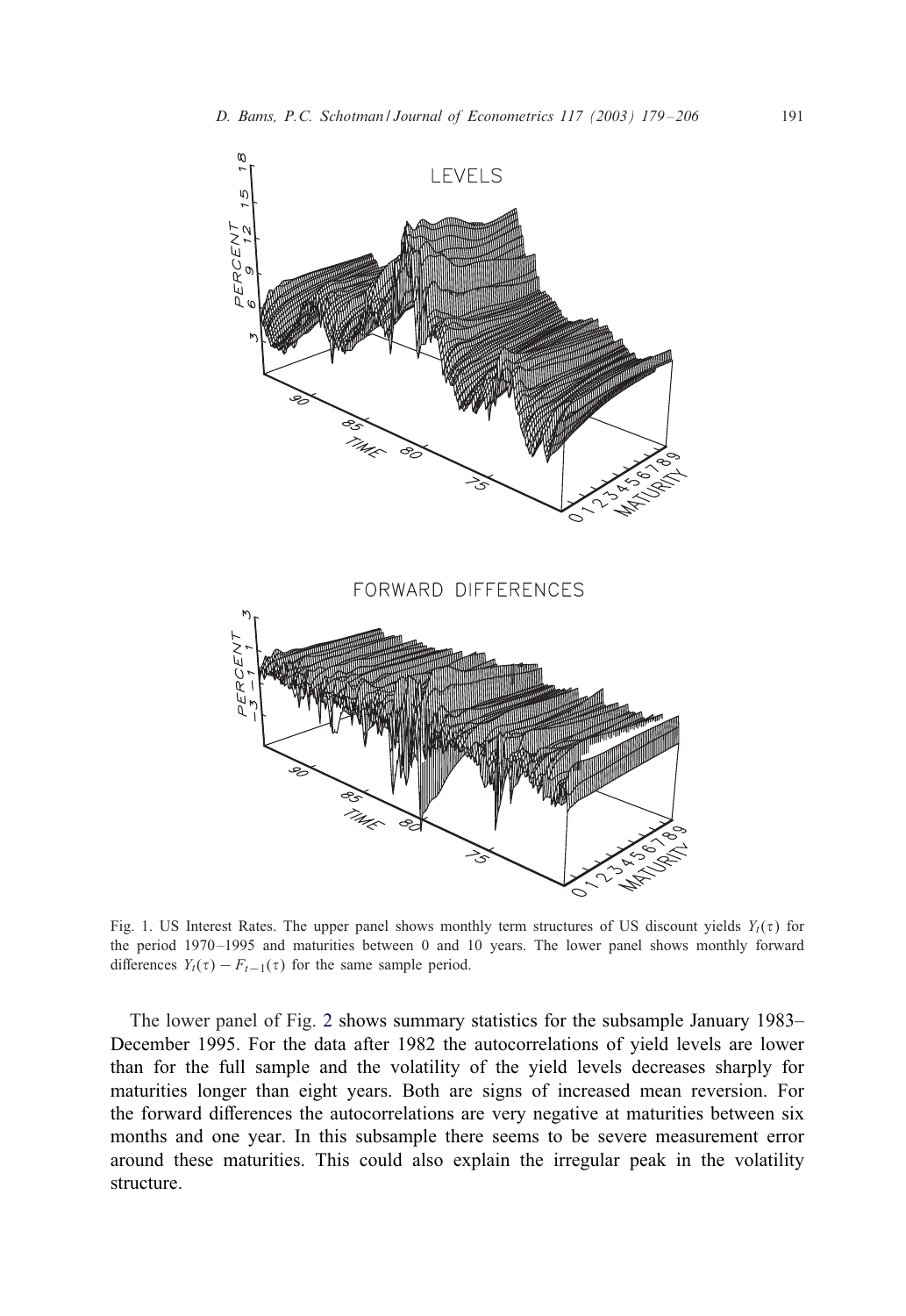<span id="page-14-0"></span>

Fig. 2. Data summary. The figure shows the time series average, standard deviations and first order autocorrelations for the discount yields Y<sub>t</sub>( $\tau$ ) levels, forward differences Y<sub>t</sub>( $\tau$ )−F<sub>t−1</sub>( $\tau$ ) and ordinary first differences  $Y_t(\tau) - Y_{t-1}(\tau)$ . Yields are expressed in percent per year. *Full Sample* refers to the sample period January 1970 –December 1995; *After 1982* uses data starting January 1983.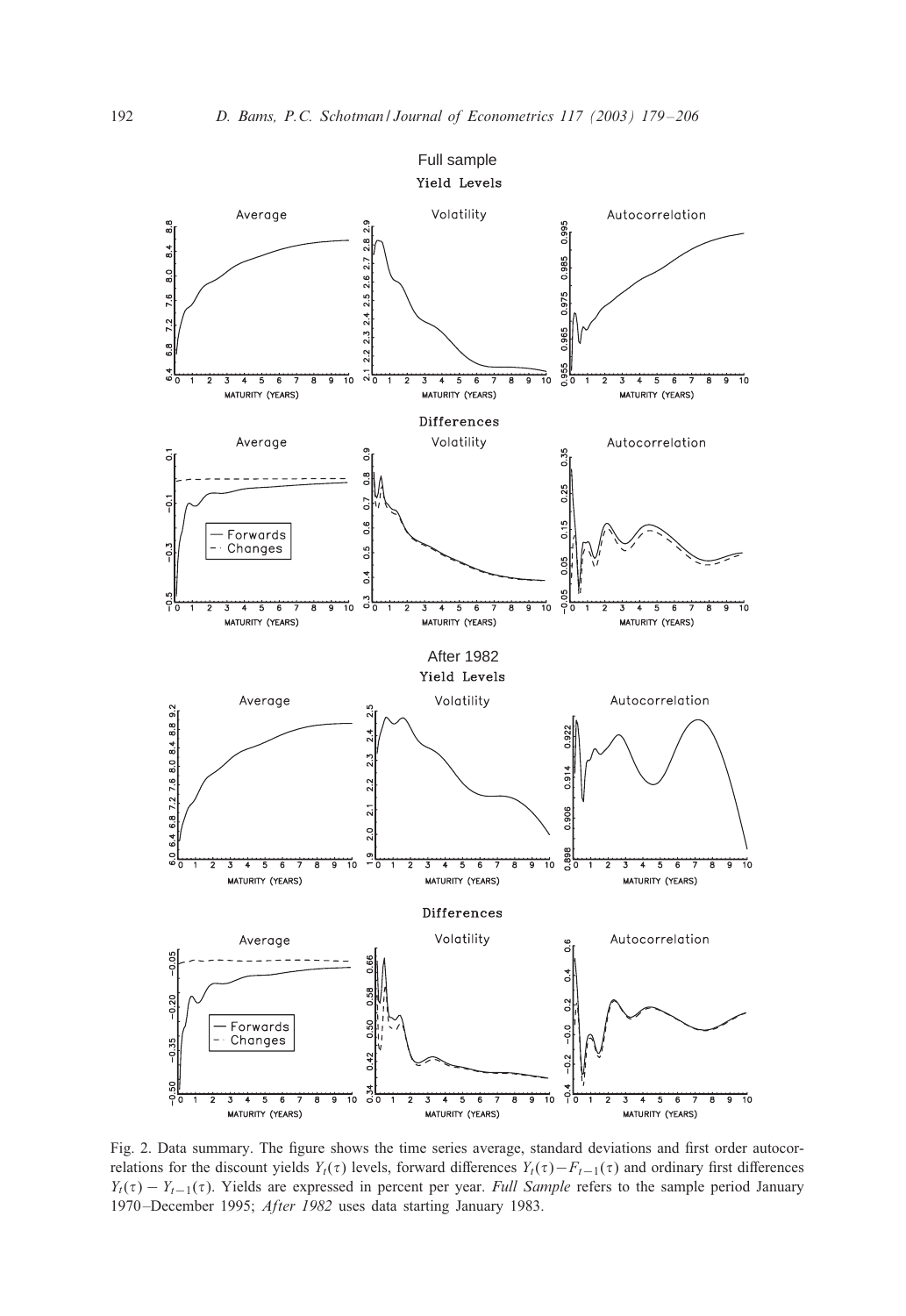<span id="page-15-0"></span>

| Table 1     |  |
|-------------|--|
| Eigenvalues |  |

| Data        | Sample      | Number of factors |                |       |                |              |
|-------------|-------------|-------------------|----------------|-------|----------------|--------------|
|             |             | 1                 | $\overline{2}$ | 3     | $\overline{4}$ |              |
| Yield       | Full sample | 624.28            | 19.47          | 1.28  | 0.51           | Eigenvalue   |
| levels      |             | 96.6%             | 99.6%          | 99.8% | 99.9%          | Cumulative % |
|             |             | 0.429             | 0.148          | 0.105 | 0.082          | SPC          |
|             | After 1982  | 592.13            | 11.22          | 1.01  | 0.41           | Eigenvalue   |
|             |             | 97.8%             | 99.7%          | 99.8% | 99.9%          | Cumulative % |
|             |             | 0.376             | 0.115          | 0.086 | 0.067          | $S_{PC}$     |
| Forward     | Full sample | 26.72             | 2.46           | 0.64  | 0.43           | Eigenvalue   |
| differences |             | 86.0%             | 93.9%          | 96.0% | 97.4%          | Cumulative % |
|             |             | 0.191             | 0.126          | 0.103 | 0.083          | SPC          |
|             | After 1982  | 18.59             | 2.13           | 0.63  | 0.30           | Eigenvalue   |
|             |             | 83.4%             | 93.0%          | 95.8% | 97.2%          | Cumulative % |
|             |             | 0.164             | 0.102          | 0.082 | 0.066          | SPC          |

*Notes*: The first row of entries for each sample reports the largest four eigenvalues  $\lambda_k$  of the covariance matrix of either yield levels  $Y_t(\tau)$  or forward differences  $\tilde{Y}_t(\tau)$ . The second row is the cumulative percentage of variance explained by the 1rst k principal components. The third row in *italics* is the residual standard deviation defined in (22). This number serves as the lower bound for the residual variance of the OLS estimates of the Gaussian model. The yield curve is evaluated at 120 maturities from one month to ten years at monthly intervals. The covariance matrices are of order  $(120 \times 120)$ .

Table 1 gives an impression about the covariances among yields. The first principal component of yield levels explains  $96.6\%$  of the variance. For the forward differences [the 1rst factor is a](#page-28-0) little less dominant, but three factors still account for 96% of the variance. As shown in Section 5 the residual variance from the principal components is a lower bound on what can be obtained from the Gaussian model. With three factors the residual standard deviation for levels is about 10 basis points. This is not far above the average of 3 basis points pure measurement error for cubic splines in McCulloch and Kwon (1993). <sup>21</sup> In the Gaussian model additional factors are merely noise.

# 7. Results

We have estimated models with one, two and three factors, for different subsamples, both with data on yield levels  $Y_t(\tau)$  and data on forward differences  $Y_t(\tau) - F_{t-1}(\tau)$ . Table 2 reports all parameter estimates.

We start the discussion of the results with the model for yield levels for the full sample period. Fig. 3 shows the residual standard deviation by maturity  $\tau_i$ , providing more detail on the fit of the models. For the one factor model the residual variance has the same U-shape found in Brandt and He (2002). Both from the table and the 1gure

<sup>&</sup>lt;sup>21</sup> This number is based on the file zeroerr2.txt on their website (see references).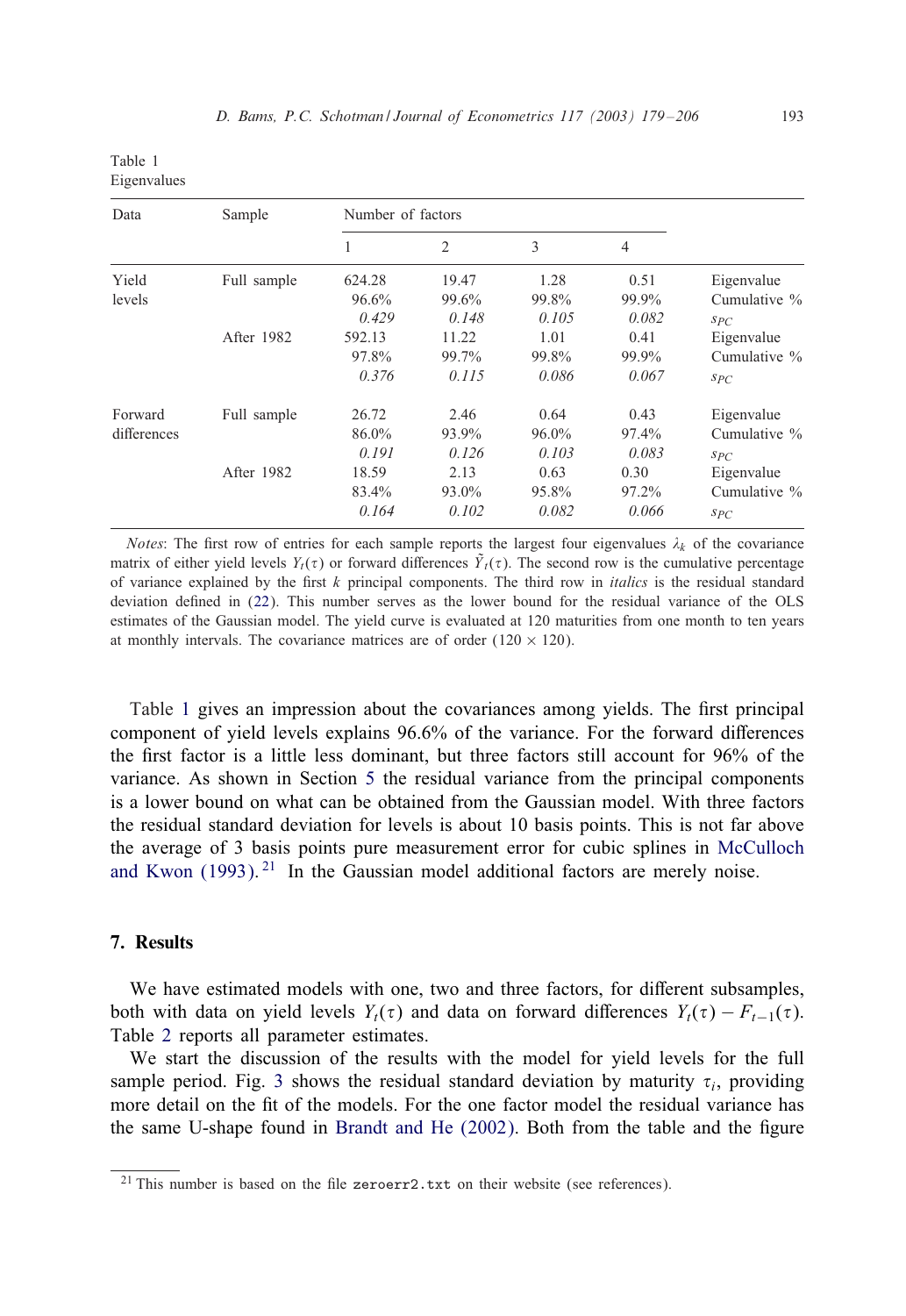<span id="page-16-0"></span>

| Table 2             |  |
|---------------------|--|
| Parameter estimates |  |

|                  | <b>Full Sample</b>  |          |                        |          | After 1982 |          |                        |         |
|------------------|---------------------|----------|------------------------|----------|------------|----------|------------------------|---------|
|                  | 1 fact.             | 2 fact.  | 2 fact.<br>$\tau > 6m$ | 3 fact.  | 1 fact.    | 2 fact.  | 2 fact.<br>$\tau > 6m$ | 3 fact. |
| Yield levels     |                     |          |                        |          |            |          |                        |         |
| $\kappa_1$       | 0.058               | 0.030    | 0.019                  | 0.001    | 0.039      | 0.076    | 0.054                  | 0.037   |
|                  | (0.025)             | (0.013)  | (0.011)                | (0.016)  | (0.019)    | (0.022)  | (0.017)                | (0.015) |
| $\kappa_2$       |                     | 0.582    | 0.607                  | 0.707    |            | 0.397    | 0.445                  | 0.563   |
|                  |                     | (0.087)  | (0.083)                | (0.128)  |            | (0.084)  | (0.064)                | (0.070) |
| $\kappa_3$       |                     | $\cdots$ | $\cdots$               | 2.036    |            | $\cdots$ | $\cdots$               | 4.877   |
|                  | $\cdots$            | $\cdots$ | $\cdots$               | (0.726)  | $\cdots$   | $\cdots$ | $\cdots$               | (1.062) |
| $s(\kappa)$      | 0.431               | 0.154    | 0.119                  | 0.111    | 0.336      | 0.138    | 0.100                  | 0.097   |
| <b>MAE</b>       | 0.296               | 0.102    | 0.085                  | 0.076    | 0.234      | 0.086    | 0.068                  | 0.065   |
| $\rho^2$         | 1.1%                | 7.8%     | 7.6%                   | $10.0\%$ | $2.2\%$    | 10.6%    | 9.5%                   | 8.9%    |
| $AR_t$           | 0.90                | 0.63     | 0.62                   | 0.53     | 0.88       | 0.61     | 0.56                   | 0.48    |
| $AR_{\tau}$      | 0.97                | 0.89     | 0.95                   | 0.90     | 0.96       | 0.86     | 0.95                   | 0.92    |
|                  | Forward differences |          |                        |          |            |          |                        |         |
| $\kappa_1$       | 0.159               | 0.194    | 0.127                  | 0.092    | 0.053      | 0.077    | 0.042                  | 0.028   |
|                  | (0.038)             | (0.057)  | (0.039)                | (0.027)  | (0.045)    | (0.048)  | (0.030)                | (0.023) |
| K <sub>2</sub>   |                     | 0.639    | 0.713                  | 1.172    |            | 0.732    | 0.991                  | 1.568   |
|                  |                     | (0.164)  | (0.011)                | (0.301)  |            | (0.232)  | (0.188)                | (0.396) |
| $K_3$            |                     | $\cdots$ | $\cdots$               | 3.287    | $\cdots$   |          | $\cdots$               | 5.688   |
|                  | $\cdots$            | $\cdots$ | $\cdots$               | (1.214)  | $\cdots$   | $\cdots$ | $\cdots$               | (1.239) |
| $\boldsymbol{S}$ | 0.193               | 0.129    | 0.103                  | 0.105    | 0.177      | 0.119    | 0.091                  | 0.093   |
| <b>MAE</b>       | 0.124               | 0.080    | 0.067                  | 0.066    | 0.111      | 0.073    | 0.060                  | 0.062   |
| $\rho^2$         | 1.3%                | 4.1%     | 2.3%                   | 3.3%     | 1.3%       | 8.1%     | 6.3%                   | 9.4%    |
| $AR_t$           | $-0.13$             | $-0.24$  | $-0.34$                | $-0.34$  | $-0.15$    | $-0.20$  | $-0.33$                | $-0.34$ |
| $AR_{\tau}$      | 0.93                | 0.87     | 0.93                   | 0.89     | 0.92       | 0.84     | 0.93                   | 0.91    |

*Notes*: The table reports the estimation results for the models

$$
y_{it} = a_i + \sum_{j=1}^{k} b_j(\tau_i) f_{jt} + v_{it}, \quad \text{(Yield levels)}
$$
\n
$$
\tilde{y}_{it} = \tilde{a}_i + \sum_{j=1}^{k} b_j(\tau_i) \tilde{f}_{jt} + \tilde{v}_{it}, \quad \text{(Forward differences)}
$$

with unrestricted maturity specific intercepts  $a_i$  and  $\tilde{a}_i$ . Yields are expressed as percent per year. Mean reversion is measured 'per year', so that  $\ln 2/\kappa$  is the halflife in years. Standard errors are in parentheses. *Full sample* refers to all monthly data and all 120 maturities  $\tau_i$  between one month to 10 years at monthly intervals; *After 1982* only uses data starting January 1983;  $\tau > 6m$  excludes maturities less than six months;  $s(\kappa)$  is the residual standard deviation; MAE is the mean absolute error;  $\rho^2 = (s^2(\kappa) - s_{PC}^2)/s^2(\kappa)$  measures the variance reduction from the Gaussian model to the principal components model.  $AR_t$  and  $AR_{\tau}$  measure the first order autocorrelation of the residuals  $v_{it}$  over time and across maturities, respectively.

it is immediately clear that the one factor model fits very poorly. Since problems with a single factor model have been well documented, we will not further discuss it here.

For 2- and 3-factor models the fit is more uniform across the entire maturity range. The 3-factor model fits the data very well over the entire maturity range. Both the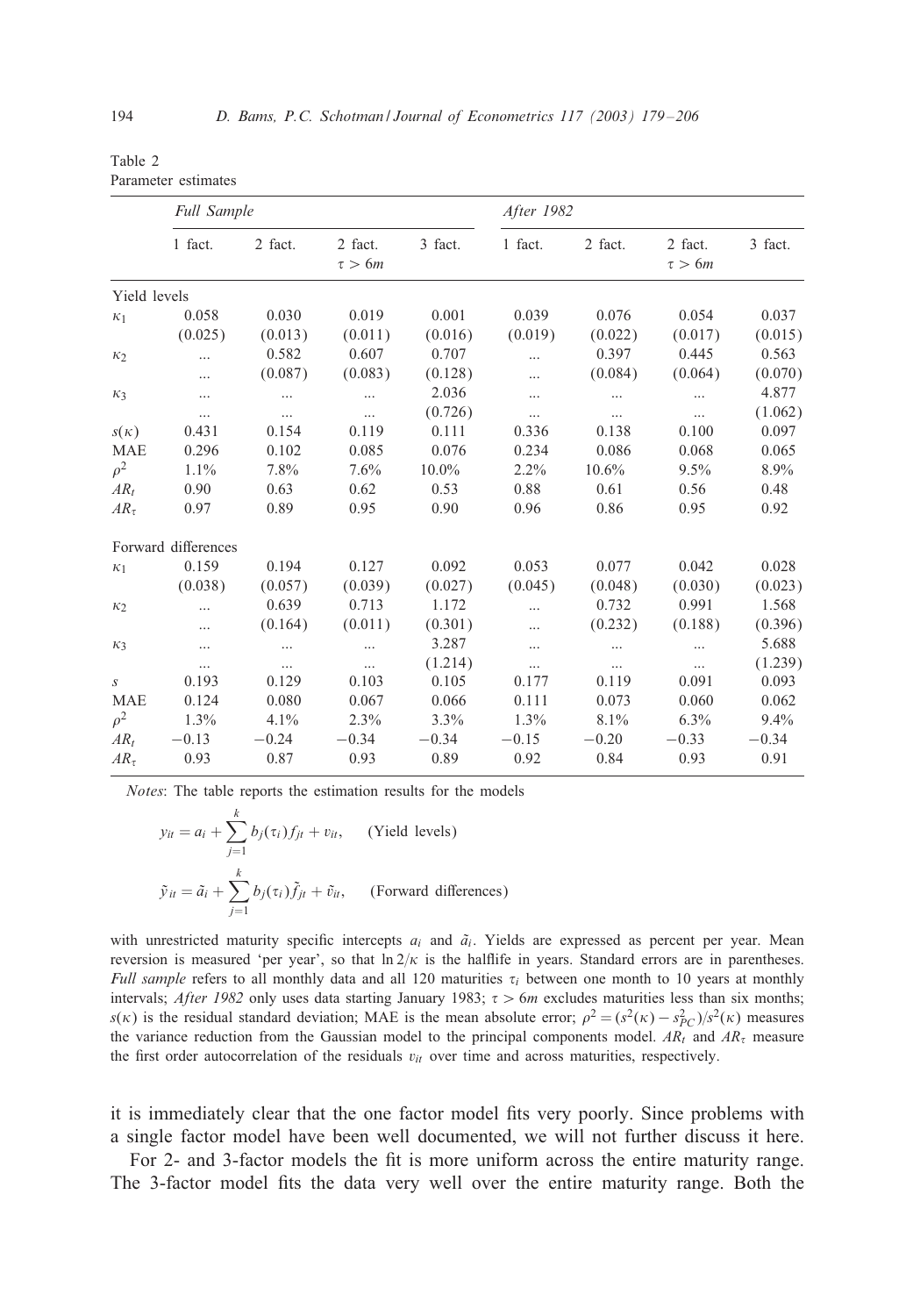

Fig. 3. RMSE by maturity. The figure shows the RMSE of the residuals of the estimated models with various numbers of factors. The asterisk in the legend refers to the model with maturities  $\tau > 6m$ . The top panels refers to the model for discount yields  $Y_t(\tau)$  levels. The lower panels shows the same statistics for the models estimated with the forward differences  $Y_t(\tau) - F_{t-1}(\tau)$ . The left panels are based on the full sample; the right panels on the sample starting January 1983.

average absolute residual and the standard deviation of the residuals are about 0.1%, which is very close to the principal components lower bound. The better fit of the 3-factor model relative to the 2-factor model is entirely due to the shortest maturities. A 2-factor model estimated without maturities less than six months is almost identical to the 3-factor model. For further reference we label this model the 2∗-model.

In all models the mean reversion of the first, dominant, factor is close to zero. Although the standard error of  $\kappa_1$  is small, the point estimate is not significantly different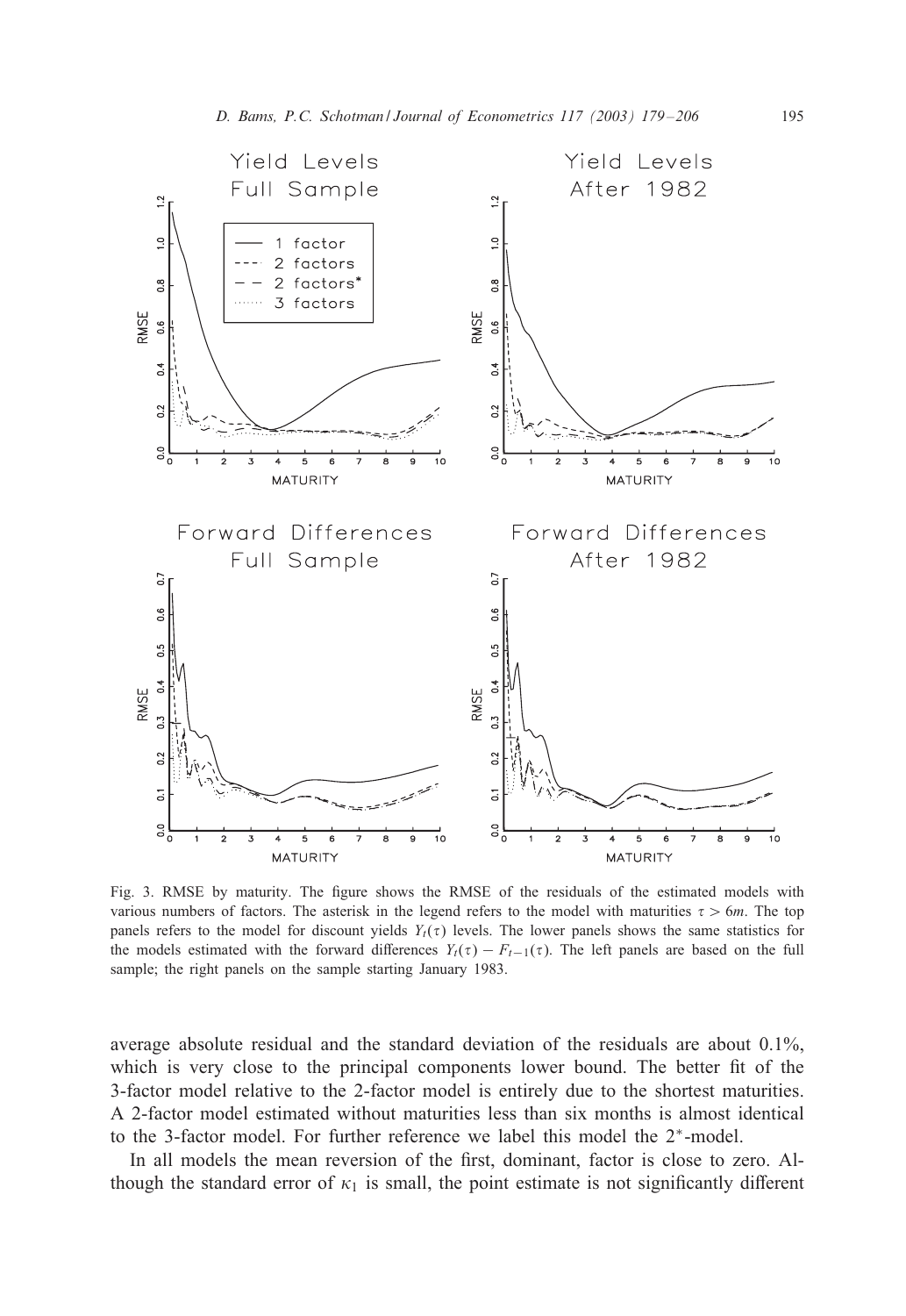from zero in both the  $2<sup>*</sup>$ -factor m[od](#page-20-0)el and the 3-factor model. A unit root in the implied dynamics means that  $b_1(\tau)=1$  for all maturities and that the dominant movements are parallel shifts in the yield curve. The mean reversion of the second factor is much larger and significantly different from zero. This indicates that there is at most one nonstationary trend in the risk-neutral dynamics of interest rates.

In the top row of graphs in Fig. 5 the functions  $b_i(\tau)$  of the  $2^*$ - and 3-factor models are compared to the principal component factor loadings, i.e. linear combinations of the first two or three eigenvectors of the sample covariance matrix. For each of the factors the principal components factor loadings are almost [ide](#page-20-0)ntical to the Gaussian function  $b_i(\tau)$ . The structure on the factor loadings imposed by the Gaussian model corresponds almost exactly with the structure in the covariance matrix of yield levels.

The first three principal components are usually interpreted as level, slope and curvature [fa](#page-19-0)ctors. After rotation the same interpretation can be given to the factors in the Gaussian model. The rightmost column of graphs in Fig. 5 shows the original orthonormal factor loadings of the 1rst three principal components and a rotation of the functions  $b_i(\tau)$ . After rotation they have the familiar shapes of a flat curve, a downw[ard](#page-16-0) sloping curve and a third curve that goes down steeply and then rebounds.

Fig. 4 shows the residual RMSE by month for the 3-factor model. Like any term structure model, the period 1979 –1982 is problematical. To investigate whether the increase in RMSE in this period is residual heteroskedasticity or an indication of structural differences in regime, we estimate all models on the subsample after 1982. Detailed estimation results for the post-1982 sample are in the upper right panel of Table 2. For the period after 1982 we find substantial and significant mean reversion in the dominant factor for all models. [In](#page-20-0) the 3-factor model the mean reversion of the third factor implies rapidly declining factor loadings for the third factor. The third factor only accounts for the largely idiosyncratic behaviour of the short term interest rates; it has negligible effect on longer term yields. Most important is that the principal components factor loadings are again almost identical to the Gaussian factor structure, see the third row of graphs in Fig. 5.

Two of the most salient residual diagnostics of the models are the first order autocorrelations, both cross sectionally and over time. <sup>22</sup> Both are positive and large. Th[e cross sectional correlati](#page-27-0)on is very persistent, and does not seem to depend at all on the number of factors that are included. We conjecture that this correlation is due to the measurement error induced by the splines. The first order time series autocorrelation reduces with the number of fa[cto](#page-16-0)rs. But even for the 3-factor model the autocorrelation remains substantial at 0.53. Although thi[s](#page-20-0) [is](#page-20-0) consistent with earlier literature, for example Chen and Scott (1993), the persistent measurement error suggests that some bonds with similar maturity must be mispriced systematically, perhaps because of omitted coupon effects.

The lower panels of Table 2 repeat the empirical analysis using data on forward differences. The remaining rows in Fig. 5 compare the Gaussian factor loadings  $b(\tau)$ 

<sup>&</sup>lt;sup>22</sup> They are calculated as the pooled correlations,  $AR_t = \sum_t \sum_i v_{it}v_{i,t-1}/\sum_t \sum_i v_{it}^2$ <br>  $\sum_i v_{it}v_{i-1,t}/\sum_t \sum_i v_{it}^2$ , respectively. and  $AR_{\tau}$  =  $\sum_i v_{it} v_{i-1,t} / \sum_t \sum_i v_{it}^2$ , respectively.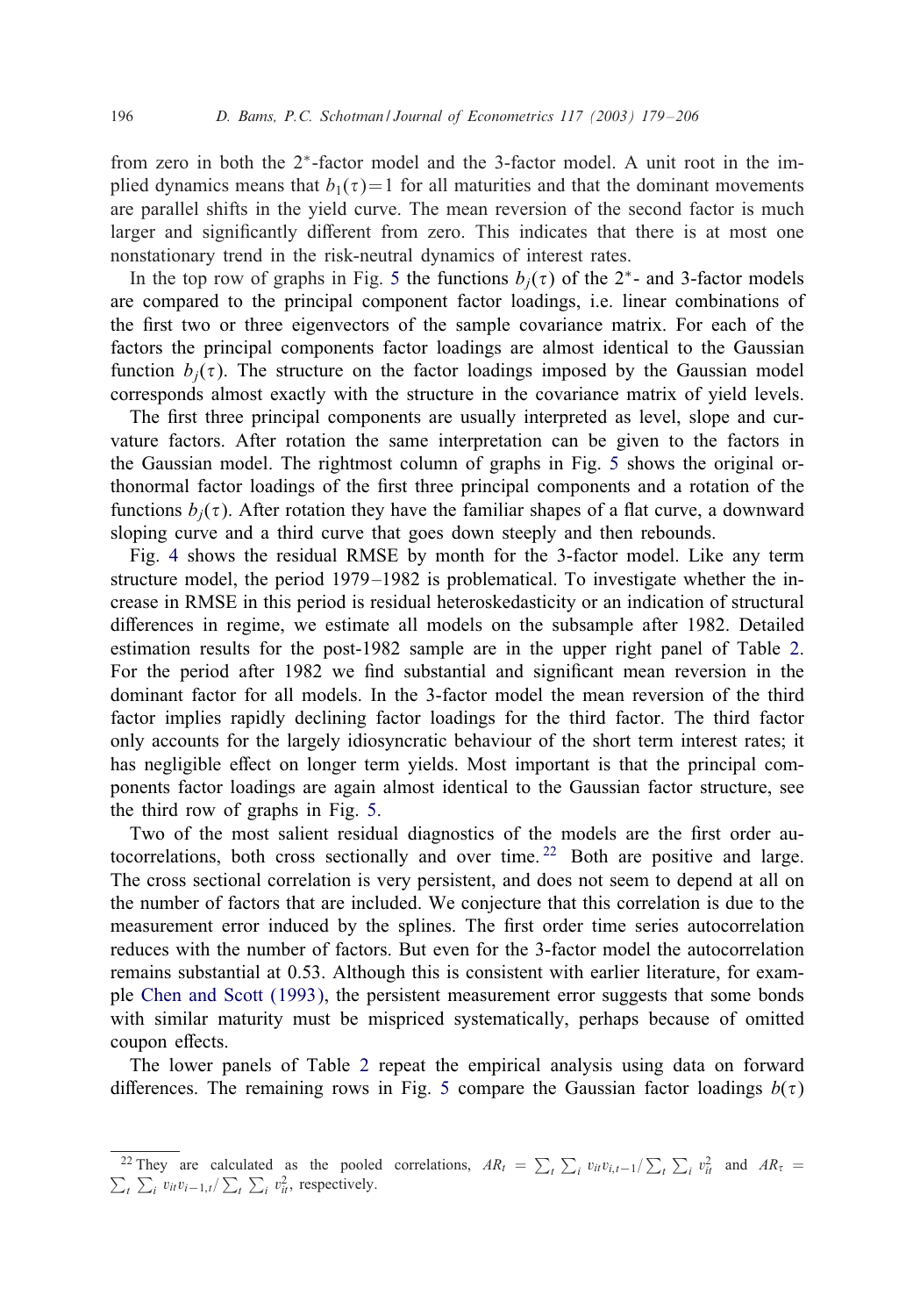<span id="page-19-0"></span>

Fig. 4. RMSE by month. The top figure shows the RMSE of the residuals of the 3-factor model for yield levels over all maturities for every month in the sample. The bottom 1gure shows the same RMSE for the 3-factor model estimated on forward differences. Parameters have been estimated over the full sample period.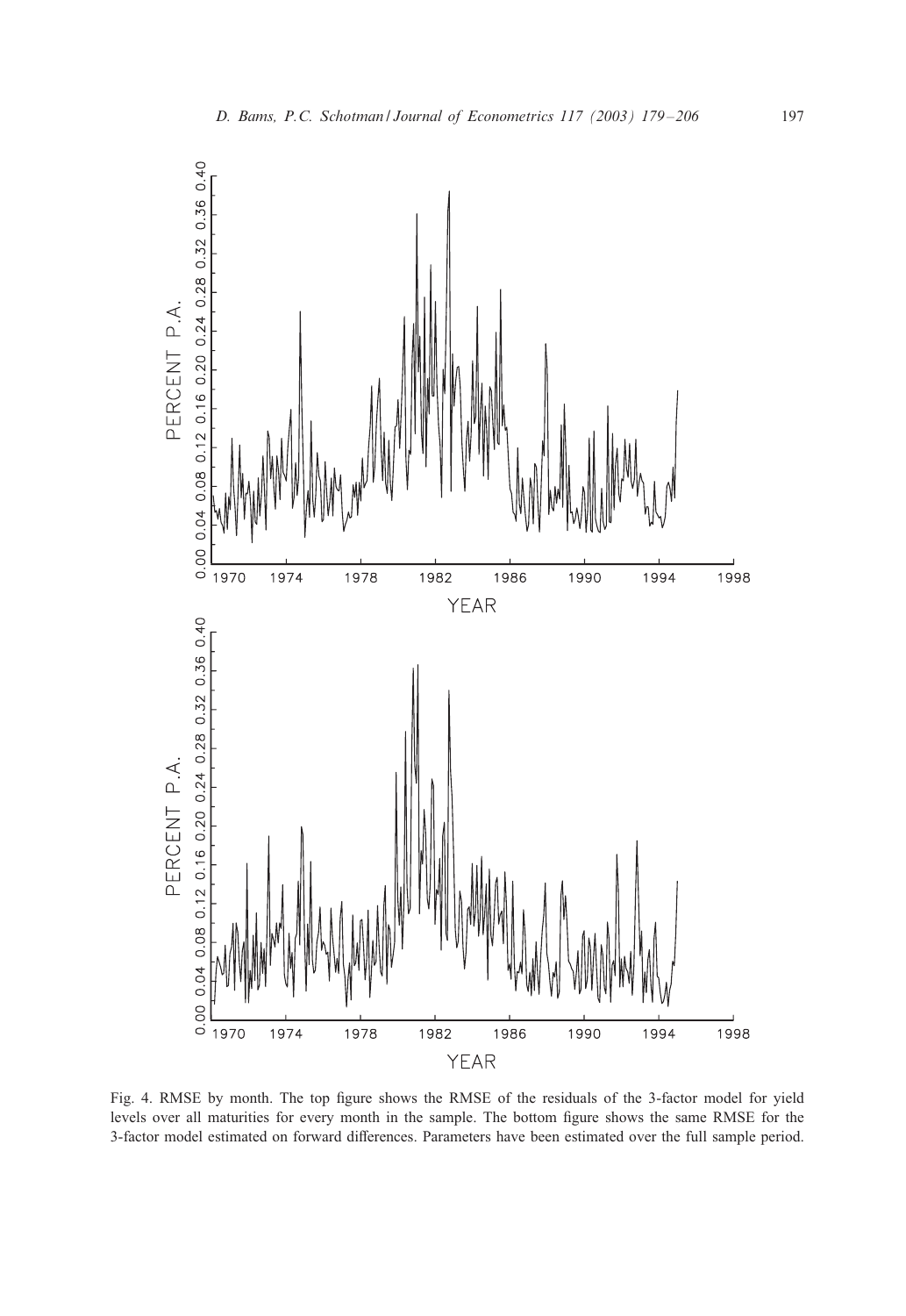<span id="page-20-0"></span>

Fig. 5. Factors loadings. The solid lines are the factor loadings  $b(\tau)$  according to the Gaussian affine model. The dashed lines are the (rotated) factor loadings from the principal components analysis. The first column of graphs refers to the 2∗-factor model which excludes maturities less than six months. The second column refers to the 3-factor model. The third column of graphs is a rotation of the second column, such that the factors are orthogonal. Input data for the four rows of graphs are sample covariance matrices: levels or forward differences and full sample or data starting in 1983.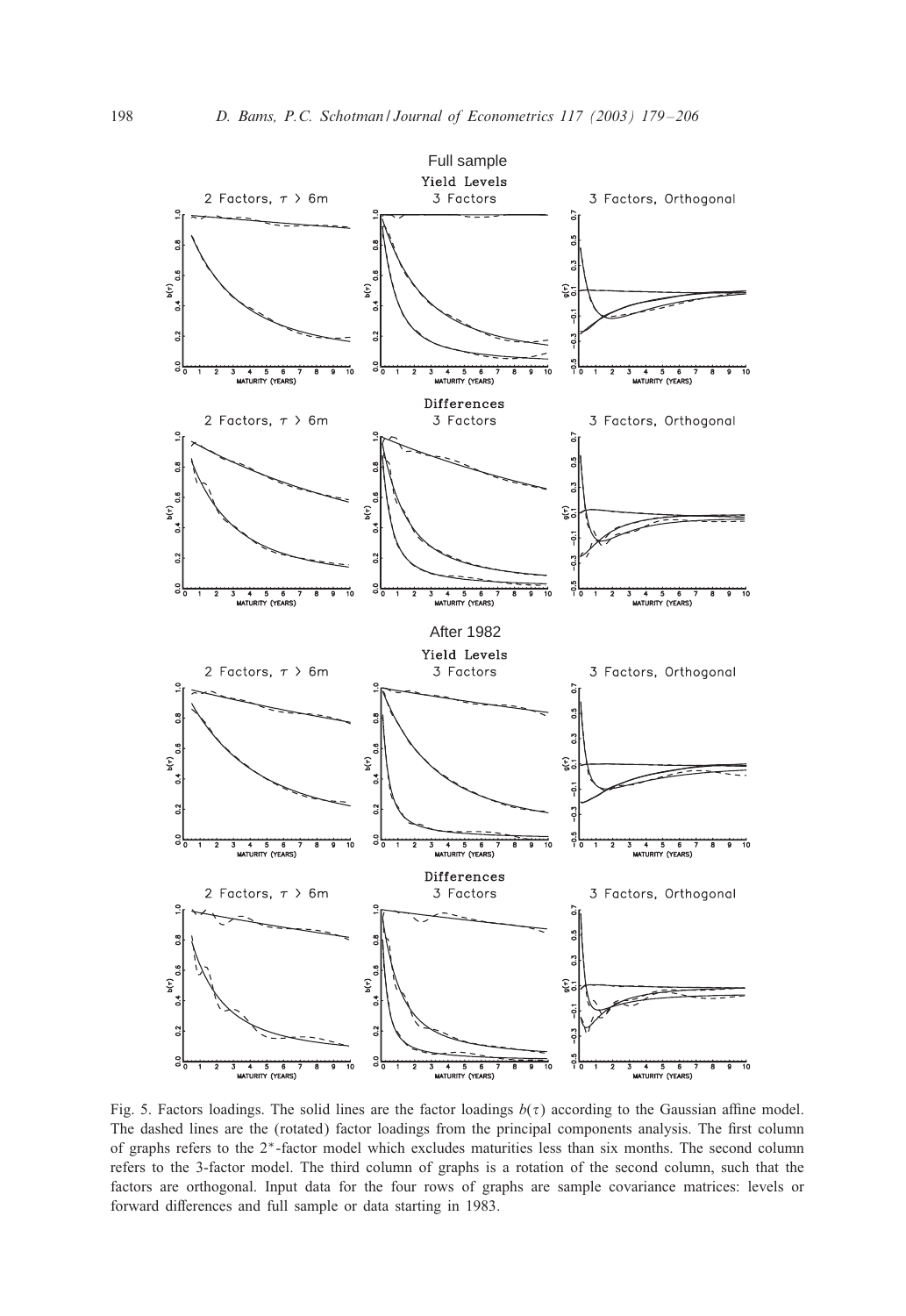Table 3

| Overidentification tests                         |             |         |             |         |  |  |
|--------------------------------------------------|-------------|---------|-------------|---------|--|--|
|                                                  | Full sample |         | After 1982  |         |  |  |
|                                                  | $2^*$ fact. | 3 fact. | $2^*$ fact. | 3 fact. |  |  |
| $t(\kappa_1-\tilde{\kappa}_1)$                   | $-2.62$     | $-2.65$ | 0.49        | 0.39    |  |  |
| $t(\kappa_2-\tilde{\kappa}_2)$                   | $-0.71$     | $-1.26$ | $-3.24$     | $-2.71$ |  |  |
| $\frac{t(\kappa_3-\tilde{\kappa}_3)}{\chi^2(k)}$ | $\cdots$    | $-0.98$ | $\cdots$    | $-0.52$ |  |  |
|                                                  | 12.56       | 24.37   | 11.04       | 37.07   |  |  |

*Notes*: The table reports the test results for the hypothesis that parameters in the levels model are equal to parameters in the model with forward differences:  $\kappa = \tilde{\kappa}$ . The  $t(\kappa_i - \tilde{\kappa}_i)$  are t-statistics for individual parameters;  $\chi^2(k)$  reports the Wald statistics. Parameter estimates correspond to the "2-factor ( $\tau > 6$ m)" and "3-factor" models in Table 2.

and the principal component factor loadings. Just as for the levels model, the Gaussian model almost perfectly fits the principal components.

The parameter estimates differ in a few respects from the estimates for the yield levels. First of all, for the full sample period the first mean reversion parameter is significantly positive. Table  $3$  shows that it is also significantly different from the estimate of  $\kappa_1$  estimated from the yield levels. The difference between the first mean reversion parameter is the main reason why the overall test of the overidentifying restrictions leads to rejecting the null hypothesis.

For the post-1982 subsample the difference between the estimates of  $\kappa_1$  between levels and forward differences is much smaller. The point estimates from the forward differences are even smaller than those from the levels, and the differences are not significant. Instead, the two sets of estimates now differ with regard to the second factor, both in the 2<sup>∗</sup>- and 3-factor models. Overall the null hypothesis of the overidentifying moment conditions is still rejected.

The residuals of the forward differences exhibit strong negative autocorrelation. This is usually a symptom of overdifferencing. Here it is more likely related to the induced measurement error from constructing forward rate curves.

The rejection of the Gaussian model means that the transformation from levels to forward differences,  $y_{it} - (i/(i + 1))y_{i+1,t-1} + (1/(i + 1))y_{1,t-1}$ , does not preserve the factor structure. The factor structure has strong implications for the implied variances of interest rate innovations. To explore the differences in implications, we calculate the variance  $\sigma^2(\tau) = b(\tau) \Sigma b(\tau)$  implied by both models. The factor innovation covariance matrix should be the same in the actual and in the risk neutral mea[su](#page-22-0)re, so that we can estimate  $\Sigma$  from the time series of the estimated factors  $z_t$  and  $\tilde{z}_t$ , respectively. Since  $\Sigma$  is the covariance matrix of the innovations in the factors, the residuals of a first order vector autoregression of the estimated factors are used to estimate  $\Sigma$ . Also, since  $\Sigma$  is calculated from the factor innovations, yield levels and forward differences should lead to comparable estimates. The results are reported in Table 4. They confirm that the factors have strong negative mutual correlations, which was one of the main arguments to work with the Gaussian model instead of a model with square root factors that cannot be negatively correlated. The results are remarkably robust over the different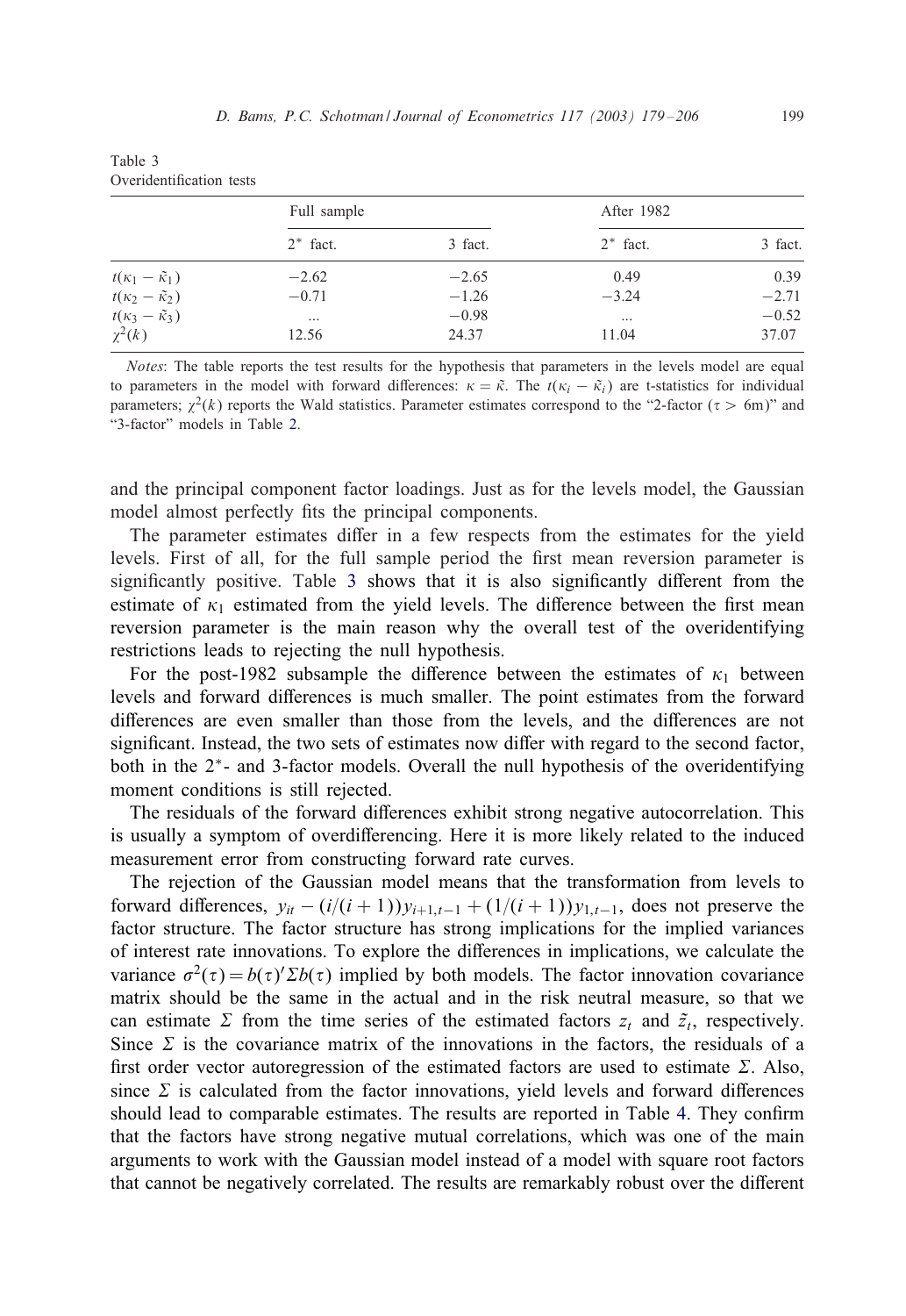| Table 4    |  |
|------------|--|
| Volatility |  |

|             | Full sample |         |             |         | After 1982  |         |             |         |
|-------------|-------------|---------|-------------|---------|-------------|---------|-------------|---------|
|             | Levels      |         | Forwards    |         | Levels      |         | Forwards    |         |
|             | $2^*$ fact. | 3 fact. | $2^*$ fact. | 3 fact. | $2^*$ fact. | 3 fact. | $2^*$ fact. | 3 fact. |
| $\sigma_1$  | 0.450       | 0.365   | 0.833       | 0.569   | 0.649       | 0.505   | 0.510       | 0.440   |
| $\sigma$    | 0.772       | 1.417   | 1.007       | 1.729   | 0.758       | 0.854   | 0.713       | 1.361   |
| $\sigma_3$  | $\cdots$    | 1.375   | $\cdots$    | 1.809   | $\cdots$    | 0.913   | $\cdots$    | 1.745   |
| $\rho_{12}$ | $-0.23$     | $-0.08$ | $-0.63$     | $-0.20$ | $-0.73$     | $-0.52$ | $-0.48$     | $-0.27$ |
| $\rho_{13}$ | $\cdots$    | $-0.02$ | $\cdots$    | 0.04    | $\cdots$    | 0.10    | $\cdots$    | 0.09    |
| $\rho_{23}$ | $\cdots$    | $-0.86$ | $\cdots$    | $-0.89$ | $\cdots$    | $-0.73$ | $\cdots$    | $-0.91$ |

*Notes*: The table reports estimates of the conditional standard deviations and correlations of the estimated factors  $f_t$  and  $\tilde{f}_t$ . The estimates are derived from the covariances of the residuals of a first order vector autoregression of the factors. The 2-factor model in this table refers to the model estimated with maturities  $\tau > 6m$ 

subsamples, numbers of factors, and between levels and forward differences. The first and second factor are always negatively correlated. A third factor is almost uncorrelated with the first factor and strongly negatively correlated with the second factor.

Fig. 6 shows the functions  $\sigma(\tau) = \sqrt{b(\tau) \Sigma b(\tau)}$  for all different models. Mostly the yield levels and forward differences give the same results despite the significant differences in the estimates of  $\kappa$ . For the sample after 1982 the 3-factor model generates the familiar hump-shaped volatility structure, except for the steep decline for the shortest maturities less than 3 months. Again this indicates that the behavior of the very short term maturities does not easily fit into the Gaussian model structure.

#### 8. Summary and conclusions

This paper proposes a cross sectional analysis of multivariate Gaussian term structure models. The main feature is that it does not depend on a specific parameterization of factor risk prices. Under our assumptions the risk neutral dynamics are Gaussian, but the actual time series process for the factors is left unspecified. Tests of the Gaussian model are carried out by  $(i)$  comparing the implied factor loadings for different maturities to unrestricted factor loadings obtained from principal components analysis, and (ii) comparing the factor loadings obtained from yield levels to the factor loadings from forward differences. The latter test exploits the overidentifying moment conditions that the factor loadings of the Gaussian model should be the same for levels and forward differences.

In the empirical results we find that the factor loadings implied by the Gaussian model are very close to the principal component factor loadings, both for levels as well as forward differences. On the other hand we reject the overidentifying conditions that the factor loadings for the levels are the same as those of the forward differences.

<span id="page-22-0"></span>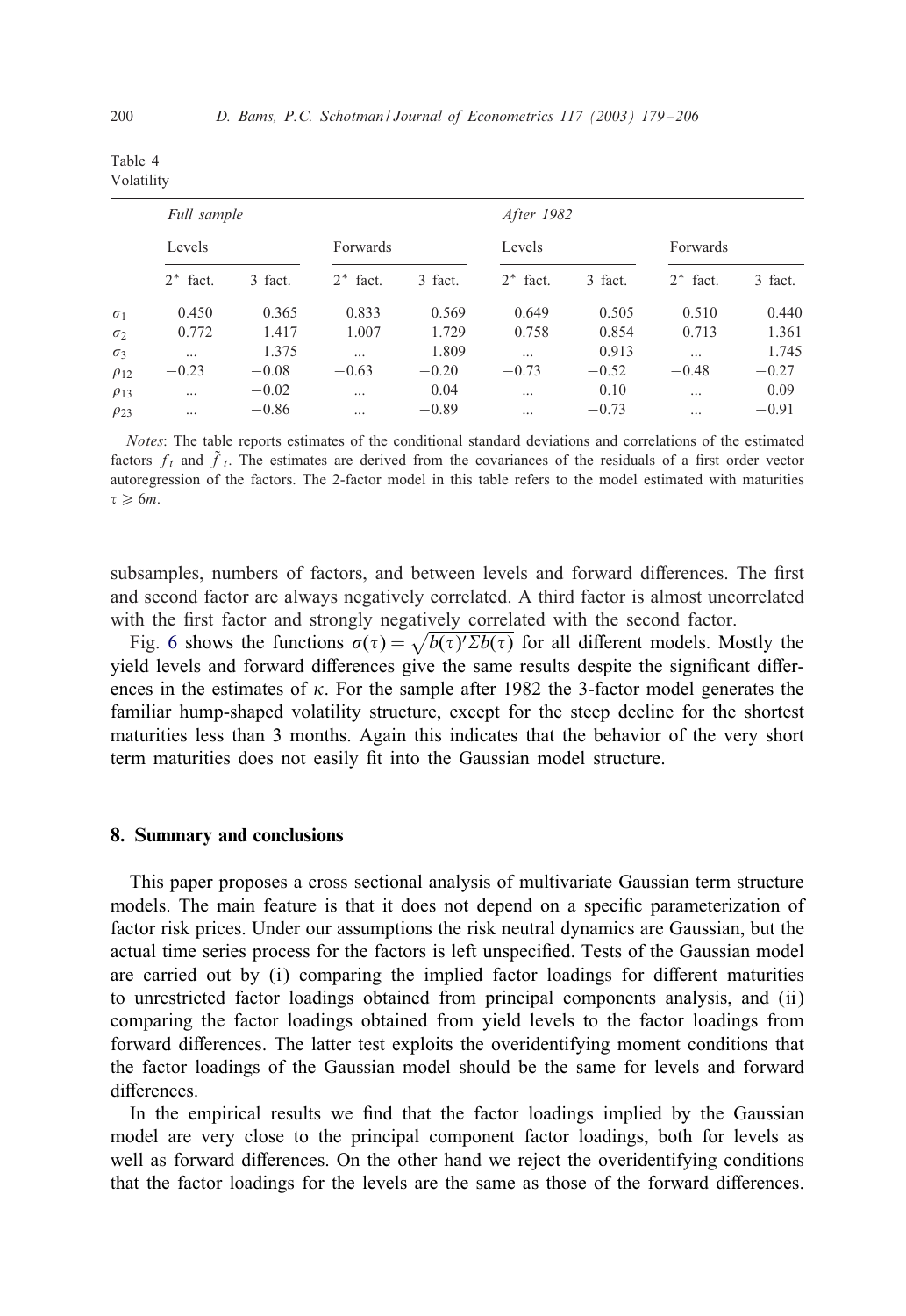

Fig. 6. Volatility. The 1gures show the implied volatility of yields as a function of maturity, calculated as  $\sqrt{b(\tau)'\hat{\Sigma}b(\tau)}$ , where  $\hat{\Sigma}$  is contains the factor covariance matrix and  $b(\tau)$  depends on the mean reversion parameters  $\kappa$ . The factor covariance matrix is calculated as the residual covariance matrix of a first order vector autoregression of the estimated factors  $z_t$  and  $\tilde{z}_t$ , respectively.

#### Acknowledgements

Dennis Bams acknowledges financial support from the Dutch Organisation of Scientific Research (NWO). We thank Frank De Jong, Christian Gouriéroux, Ronald Van Dijk and João Pedro Nunes for their discussions of an earlier version. We especially thank an associate editor for many constructive comments. We also thank various participants at the CEPR Finance Meetings (Gerzensee), Econometric Society European Meeting, European Finance Association Meeting, EC<sup>2</sup> Meeting (Madrid),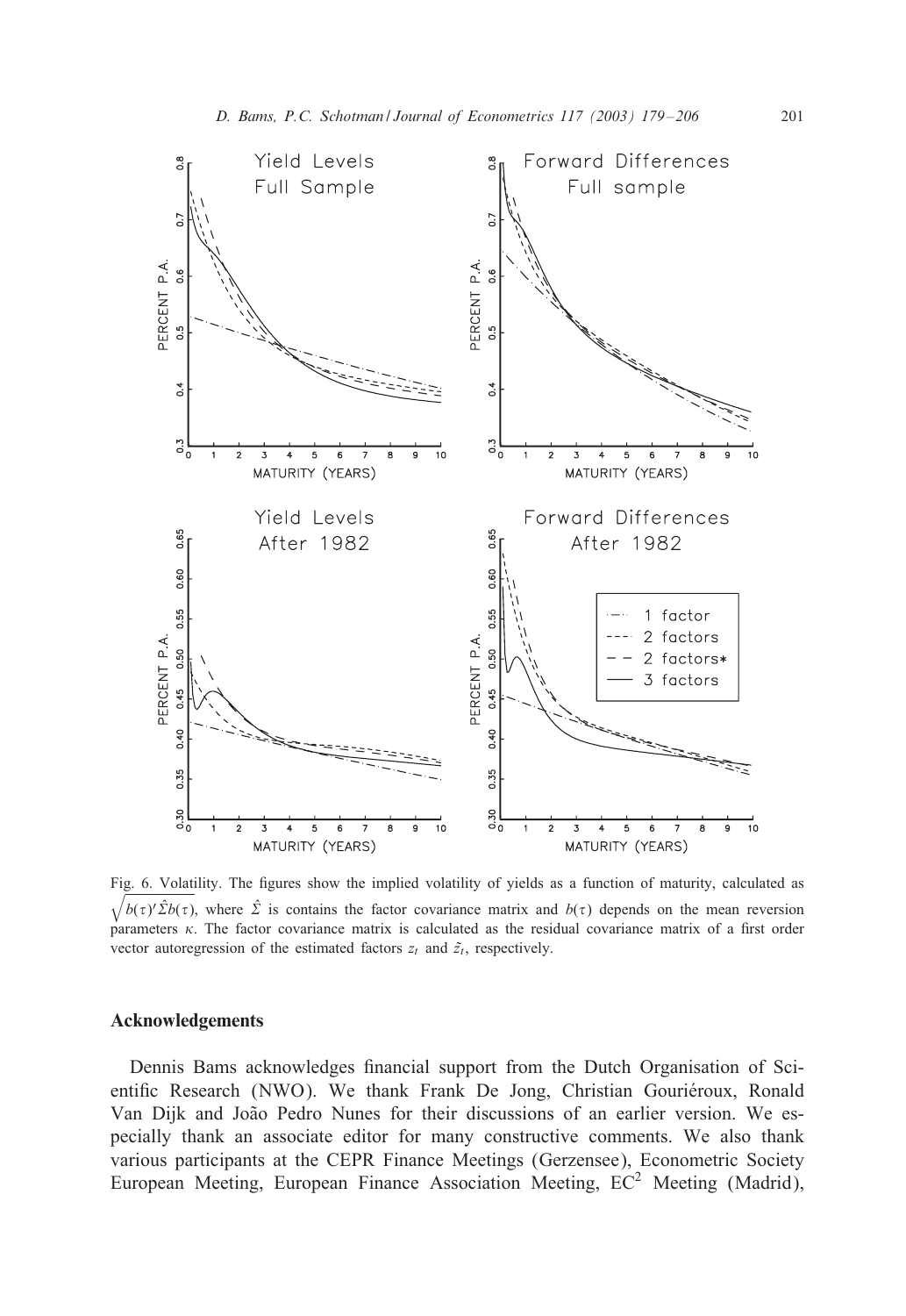<span id="page-24-0"></span>Bi-annual Panel Data Conference (Amsterdam), York Econometrics Day, Aarhus Business School, CEMAF (Lisbon), Tilburg University, Stockholm School of Economics, and HEC (Paris) for their comments. Of course all errors are our own.

#### Appendix A. Gaussian model

## *A.1. Derivation of (3) and (5)*

DS consider the following specification for the risk neutral dynamics of the factors  $z_t$  in a Gaussian model with constant risk prices:

$$
dz = \mathcal{K}(\Theta - z) dt + \Sigma^{1/2} dW,
$$
 (A.1)

$$
r_t = \delta_0 + \sum_{i=1}^k \delta_i z_{it},\tag{A.2}
$$

where, in addition to notation explained in Section 2,  $r_t$  is the instantaneous spot rate and  $\delta_i$  are scalar parameters. The canonical model of DS has the following identification restrictions (see their paragraph I.B.1):

$$
\mathcal{K} \quad \text{is a lower triangular matrix}, \tag{A.3}
$$

 $\Sigma = I$ , the identity matrix. (A.3)

The parameter vector  $\delta$  is unrestricted. Alternative equivalent parameterizations are obtained through affine transformations of the factor dynamics. For a parameterisation in which the factor covariance matrix  $\Sigma$  is unrestricted, we shift the [restrictions on](#page-27-0)  $\Sigma$ to *X* and  $\delta$ . We start by premultiplying z with a  $(k \times k)$  matrix  $L_1$ ,

$$
z^{(1)} = L_1 z,\tag{A.4}
$$

such that  $L_1 \mathcal{K} L_1^{-1}$  is diagonal, so that  $L_1$  are the eigenvectors of  $\mathcal{K}$ .

Next we take the spot rate  $r_t$  as the sum of the factors as in Duffie and Kan (1996). This is achieved by a transformation with a diagonal matrix  $L_2$  with diagonal elements  $\delta_i$ . The new factors are  $z^{(2)} = L_2 z^{(1)}$  $z^{(2)} = L_2 z^{(1)}$ . Since  $L_2 \mathcal{K} L_2^{-1} = \mathcal{K}$ , when  $L_2$  is diagonal, [t](#page-5-0)he transformation matrix  $L_2$  $L_2$  leaves the mean reversion matrix unchanged. Compared to the DS parameterization we now have an unrestricted factor covariance matrix  $\Sigma = L_2 L_1 L_1 L_2$ , with  $\frac{1}{2} k(k+1)$  free parameters. To compensate we place  $\frac{1}{2} k(k-1)$ 1) restrictions on the lower triangle of  $\mathcal K$  and k restrictions on  $\delta$ .

The functions  $a(\tau)$  and  $b(\tau)$  in (3) are found by solving a system of Ricatti differential equations, given as equations (6) and (7) in DS. Our interest in this paper is only in  $b(\tau)$ . In our notation their differential equation for  $B(\tau) = \tau b(\tau)$  is

$$
\frac{dB(\tau)}{d\tau} = -\mathcal{K}B(\tau) + i,\tag{A.5}
$$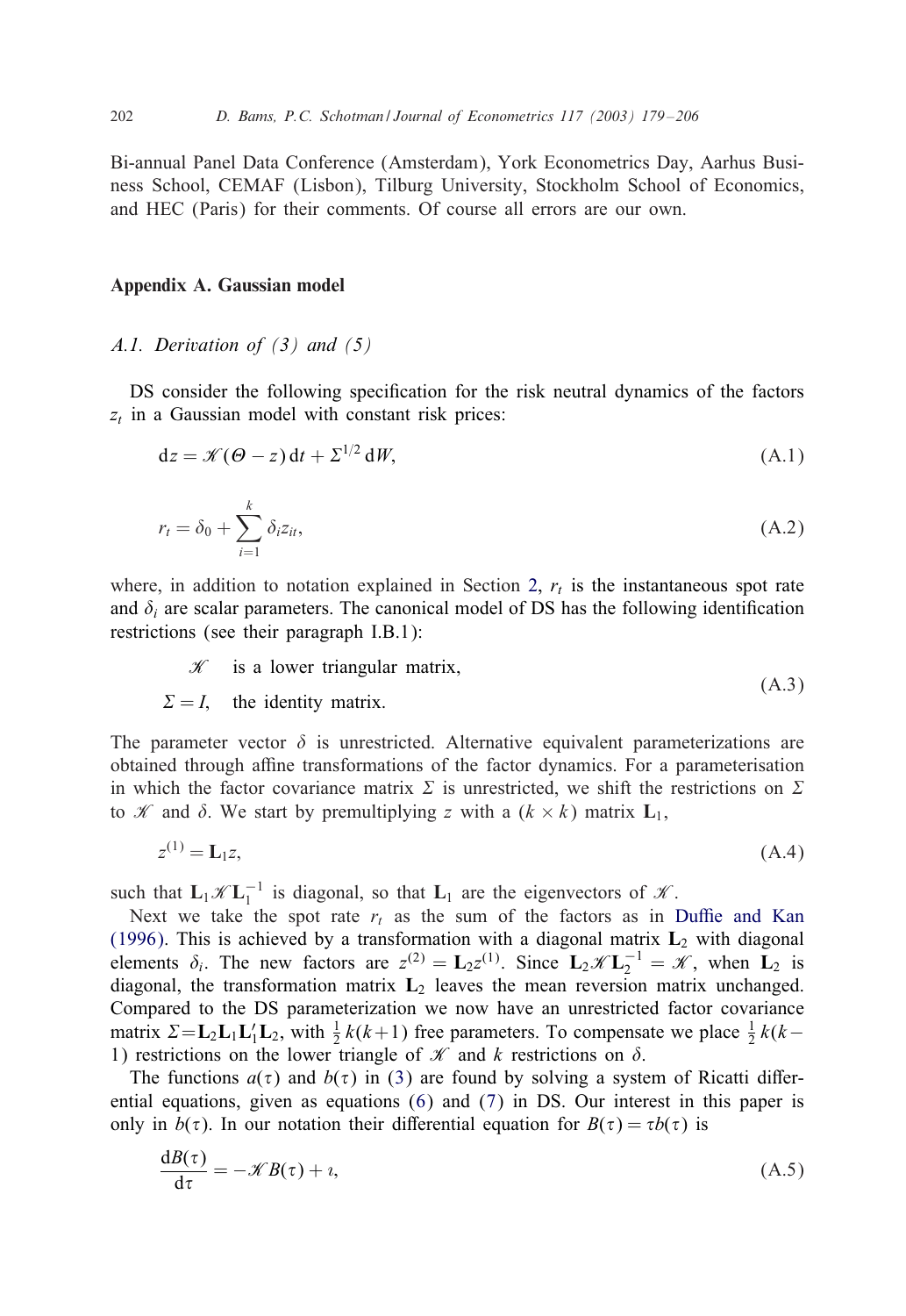<span id="page-25-0"></span>where  $\ell$  is a vector of on[es](#page-4-0). Boundary conditions are  $B(0) = 0$ . The general solution to the set of linear differential equations  $(A.5)$  is

$$
B_i(\tau) = \frac{(1 - e^{-\kappa_i \tau})}{\kappa_i}.
$$
\n(A.6)

Dividing by  $\tau$  we obtain (5) in the text.

# *A.2. Derivation of (7)*

Start from the Gaussian model for discount bond prices  $(3)$ . The forward difference  $\tilde{Y}_t(\tau) = Y_t(\tau) - F_{t-h}(\tau)$  follows from the Gaussian model as

$$
\tilde{Y}_t(\tau) = Y_t(\tau) - \frac{\tau + h}{\tau} Y_{t-h}(\tau + h) + \frac{h}{\tau} Y_{t-h}(h)
$$
\n
$$
= \tilde{a}(\tau) + b(\tau)' z_t - \left(\frac{\tau + h}{\tau} b(\tau + h) - \frac{h}{\tau} b(h)\right)' z_{t-h}, \tag{A.7}
$$

with new intercept  $\tilde{a}(\tau) = a(\tau) - ((\tau + h)/\tau)a(\tau + h) + (h/\tau)a(h)$ . From the definition of  $b(\tau)$  in (5) we find that its *j*th component satisfies

$$
\frac{\tau+h}{\tau}b_j(\tau+h)-\frac{h}{\tau}b_j(h)=\frac{1-e^{-\kappa_j(\tau+h)}}{\kappa_j\tau}-\frac{1-e^{-\kappa_jh}}{\kappa_j\tau}=e^{-\kappa_jh}b_j(\tau). \hspace{1cm} (A.8)
$$

Therefore the dependence of  $\tilde{Y}_t(\tau)$  on the factors  $z_t$  follows as

$$
b(\tau)'z_t - \left(\frac{\tau + h}{\tau}b(\tau + h) - \frac{h}{\tau}b(h)\right)'z_{t-h} = \sum_{j=1}^k b_j(\tau)(z_{jt} - e^{-\kappa_j h}z_{j,t-h})
$$
  
=  $b(\tau)'\tilde{z}_t,$  (A.9)

where  $\tilde{z}_{jt} = z_{jt} - e^{-\kappa_j h} z_{j,t-h}$  are the new factors.

## Appendix B. Estimation details

#### *B.1. Derivation of (11)*

Recall the least squares criterion [\(10](#page-8-0)) and rewrite  $\hat{v}_t$  as

$$
\hat{v}_t = y_t - \bar{y} - B\hat{f}_t,\tag{B.1}
$$

$$
\hat{f}_t = (B'B)^{-1}B'(y_t - \bar{y}).
$$
\n(B.2)

Differentiating the sum of squares (10) with respect to  $\kappa$  gives

$$
\frac{\partial s^2}{\partial \kappa_i} = \frac{1}{NT} \sum_t \frac{\partial \hat{v}'_t}{\partial \kappa_i} \hat{v}_t = -\frac{1}{NT} \sum_t \left( \frac{\partial B}{\partial \kappa_i} \hat{z}_t + B \frac{\partial \hat{z}_t}{\partial \kappa_i} \right)' \hat{v}_t.
$$
(B.3)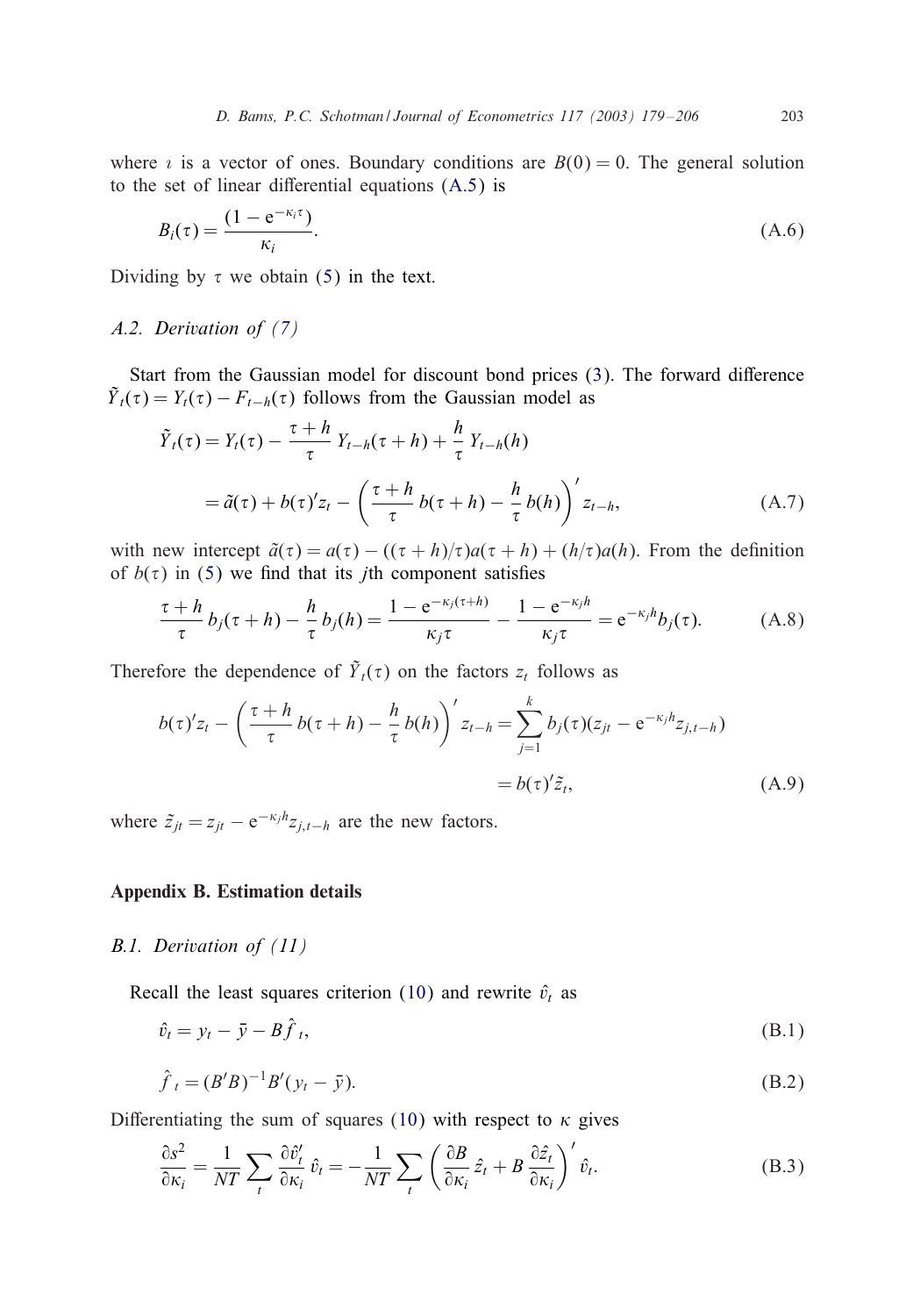<span id="page-26-0"></span>The first order derivatives can be simplified considerably by noting that  $\partial B/\partial \kappa_i$  is an  $(N \times k)$  matrix of zeros, except for the *i*th column, which is given by the N-vector c<sub>i</sub> with elemen[ts](#page-25-0)

$$
c_{\ell i} = \frac{\partial b_{\ell i}}{\partial \kappa_i} = \frac{\tau_{\ell} e^{-\kappa_i \tau_{\ell}} - b_{\ell i}}{\kappa_i}, \quad \ell = 1, ..., N.
$$
 (B.4)

We join the column vectors  $c_i$  in the  $(N \times k)$  matrix  $C = (c_1, \ldots, c_k)$ . We also define the k-vector  $\hat{u}_t = \frac{1}{N} C' \hat{v}_t$ . With this notation and using that  $B' \hat{v}_t = B'M(y_t - \bar{y}) = 0$  we can rewrite (B.3) as

$$
\frac{\partial s^2}{\partial \kappa_i} = -\frac{1}{T} \sum_t \hat{z}_{it} \hat{u}_{it}.
$$
\n(B.5)

Stacking the derivatives in a k-vector we obtain the first order conditions  $(11)$  in the text.

# *B.2. Derivation of (12)*

Using the definitions of  $\hat{z}_t$  and  $\hat{u}_t$  the first order derivatives can be written alternatively as

$$
\frac{\partial s^2}{\partial \kappa_i} = -\frac{1}{NT} \sum_t e'_i (B'B)^{-1} B'(y_t - \bar{y})(y_t - \bar{y})' MCe_i,
$$
\n(B.6)

where  $e_i$  is the *i*th column of the k-dimensional identity matrix. For the plim at  $\kappa = \kappa_0$ as  $T \rightarrow \infty$  and N fixed we find

$$
g_{0i} = -\frac{1}{N} e'_i (B'B)^{-1} B' V M C e_i
$$
  
= 
$$
-\frac{1}{N} e'_i (B'B)^{-1} B' W C e_i.
$$
 (B.7)

The last line in (B.7) follows from the factor assumption  $Var(y_t) = B\Omega B' + \Psi$  and the orthogonality  $B'M = 0$ . Stacking this result for all elements in  $\kappa$  gives (12) in the text.

# References

- Aït-Sahalia, Y., 1996. Testing continuous-time models of the spot interest rate. Review of Financial Studies 9, 385–426.
- Andersen, T.G., Lund, J., 1997. Estimating continuous time stochastic volatility models of the short term interest rate. Journal of Econometrics 77, 343–377.
- Ang, A., Bekaert, G., 2002. Short rate nonlinearities and regime switches. Journal of Economic Dynamics and Control 26, 1244–1275.
- Babbs, S.H., Nowman, K.B., 1999. Kalman 1ltering of generalized Vasicek term structure models. Journal of Financial and Quantitative Analysis 34, 115–130.
- Balduzzi, P., Das, S.R., Foresi, S., Sundaram, R.K., 1996. A simple approach to three factor affine term structure models. Journal of Fixed Income 6, 43–53.
- Bams, D., Schotman, P.C., 1998. Direct estimation of the risk neutral factor dynamics of affine term structure models. CEPR DP 2034.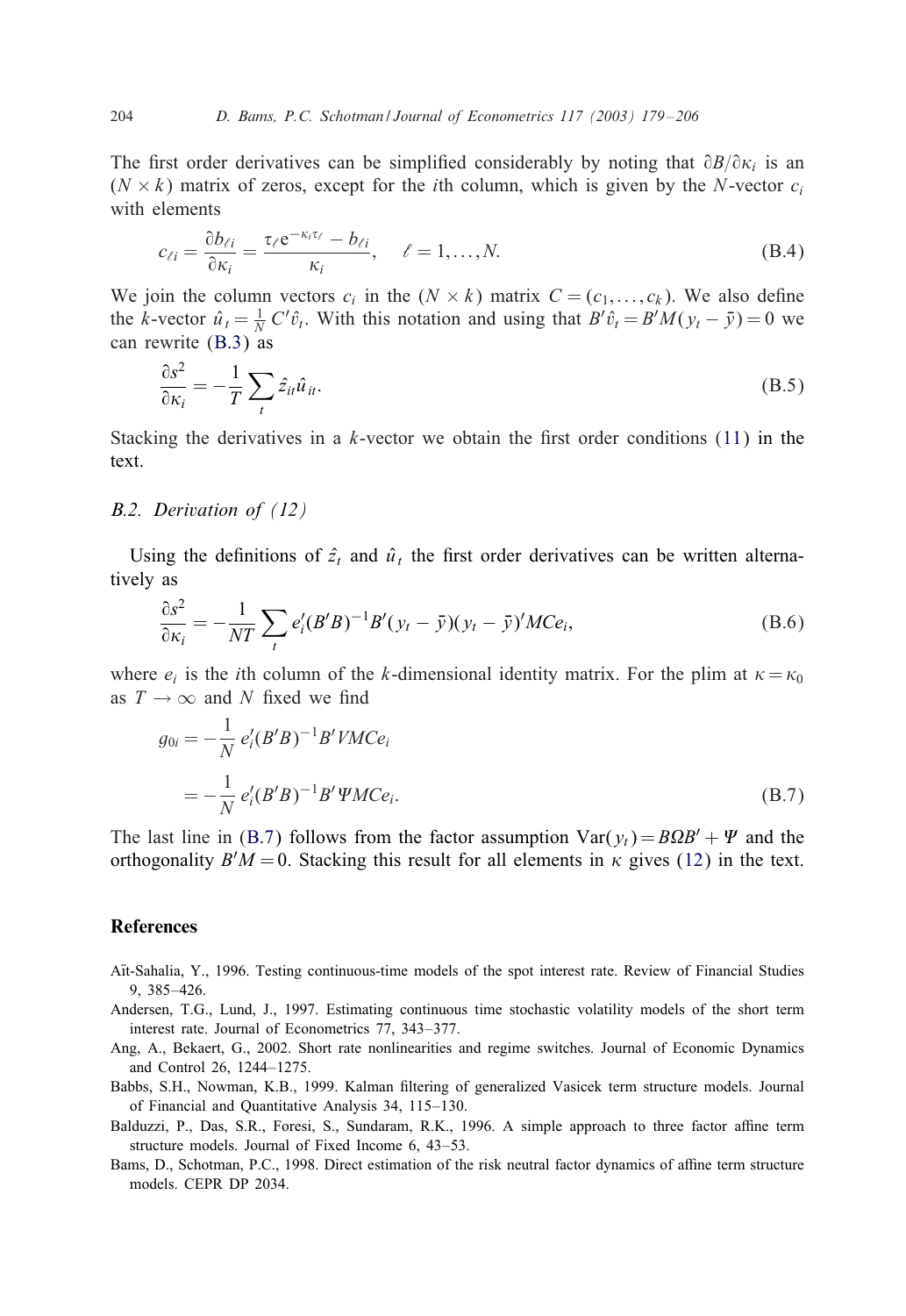- <span id="page-27-0"></span>Bliss, R.R., 1997. Movements in the term structure of interest rates. Federal Reserve Bank of Atlanta Economic Review, 4th quarter 16-33.
- Brandt, M.W., He, P., 2002. Simulated likelihood estimation of affine term structure models from panel data. University of Pennsylvania, Working paper.
- Brown, R.H., Schaefer, S.M., 1994. The term structure of real interest rates and the Cox, Ingersoll and Ross model. Journal of Financial Economics 35, 3–42.
- Brown, R.H., Schaefer, S.M., 2000. Why long term forward interest rates (almost) always slope downwards. London Business School, Working paper.
- Brown, S.J., Dybvig, P.H., 1986. The empirical implications of the Cox, Ingersoll, Ross theory of the term structure of interest rates. Journal of Finance 41, 617–630.
- Campbell, J.Y., 2000. Asset pricing at the millennium. Journal of Finance 55, 1515–1567.
- Campbell, J.Y., Lo, A.W., MacKinlay, A.C., 1997. The Econometrics of Financial Markets. Princeton University Press, Princeton.
- Campbell, J.Y., Shiller, R.J., 1987. Cointegration and tests of present value relations. Journal of Political Economy 95, 1062–1088.
- Chan, K.C., Karolyi, G.A., Longstaff, F.A., Sanders, A.B., 1992. An empirical comparison of alternative models of the short-term interest rate. Journal of Finance 47, 1209–1227.
- Chen, L., 1996. Interest Rate Dynamics, Derivatives Pricing, and Risk Management. Springer, Berlin.
- Chen, R.R, Scott, L., 1993. Maximum likelihood estimation for a multifactor equilibrium model of the term structure of interest rates. Journal of Fixed Income 3, 14–31.
- Conley, T.G., Hansen, L.P., Luttmer, E.G.J., Scheinkman, J.A., 1997. Short-term interest rates as subordinated diffusions. Review of Financial Studies 5, 531–552.
- Dai, O., Singleton, K., 2000. Specification analysis of affine term structure models. Journal of Finance 55, 1943–1978.
- Dai, Q., Singleton, K., 2002. Expectation puzzles, time-varying risk premia, and dynamic models of the term structure. Journal of Financial Economics 63, 415–441.
- De Jong, F., 2000. Time-series and cross section information in affine term structure models. Journal of Economics and Business Statistics 18, 300–314.
- De Munnik, J.F.J., Schotman, P.C., 1994. Cross sectional versus time series estimation of term structure models: empirical results for the Dutch bond market. Journal of Banking and Finance 18, 997–1025.
- Driscoll, J.C., Kraay, A.C., 1998. Consistent matrix estimation with spatially dependent panel data. Review of Economics and Statistics 80, 549–580.
- Duan, J.C., Simonato, J.G., 1999. Estimating and testing exponential-affine term structure models by Kalman filter. Review of Quantitative Finance and Accounting 13, 111–135.
- Duarte, J., 2000. The Relevance of price risk in affine term structure models. University of Chicago, Working paper.
- Duffee, G.R., 1996. Idiosyncratic variation in treasury bill yields. Journal of Finance 51, 527-551.
- Duffee, G.R., 2002. Term premia and interest rate forecasts in affine models. Journal of Finance 57, 405–443.
- Duffie, D., Kan, R., 1996. A yield factor model of interest rates. Mathematical Finance 6, 379–406.
- Fama, E.F., 1984a. Term premiums in bond returns. Journal of Financial Economics 13, 529–546.
- Fama, E.F., 1984b. The information in the term structure. Journal of Financial Economics 13, 509–528.
- Fama, E.F., Bliss, R.R., 1987. The information in long maturity forward rates. American Economic Review 77, 680–692.
- Frachot, A., Lesne, J.-P., 1993. Econometrics of linear factor models of interest rates. Banque de France, Working paper.
- Geyer, A.L.J., Pichler, S., 1999. A state-space approach to estimate and test multi-factor Cox–Ingersoll–Ross models of the term structure. Journal of Financial Research 22, 107–130.
- Ghysels, E., Ng, S., 1998. A semiparametric factor model of interest rates and tests of the affine term structure. Review of Economics and Statistics 80, 535–548.
- Gibbons, M.R., Ramaswamy, K., 1993. A test of the Cox, Ingersoll, and Ross model of the term structure. Review of Financial Studies 6, 619–658.
- Gong, F., Remolona, E.M., 1996. A three factor econometric model of the US term structure. Federal Reserve Bank New York, Working paper.